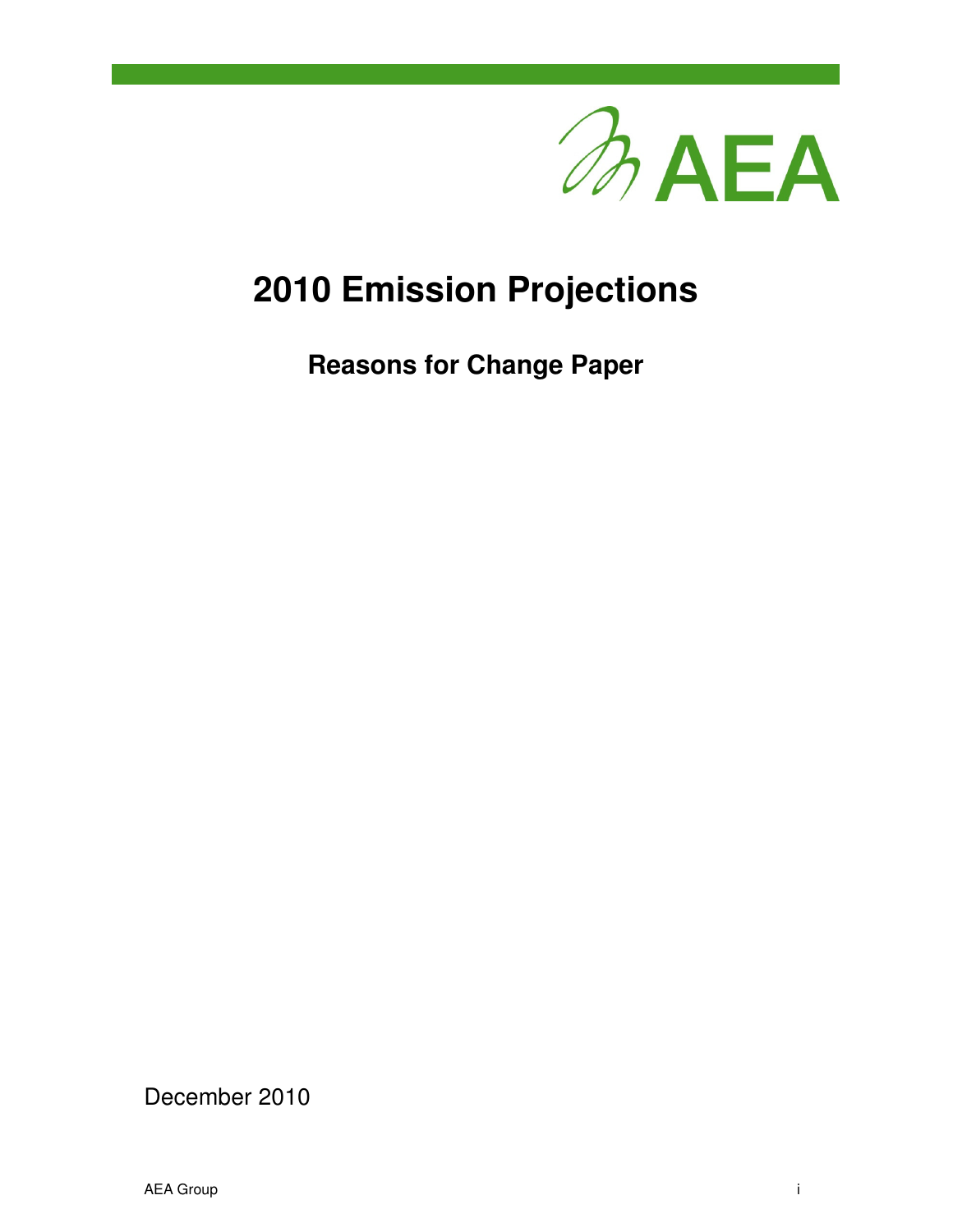

#### **Customer: Contact:**

Dr Sarah Honour Science and Evidence Team Atmosphere and Local Environment Programme (ALE) Department for Environment, Food and Rural Affairs Area 5E Ergon House, 17 Smith Square, London, SW1P 3JR

Anne Wagner AEA Group 6 New Street Square London, EC4A 3BF UK Anne.Wagner@aeat.co.uk

**Customer reference:** 

NAEI Framework Contract, AQ0711.

AEA is certificated to ISO9001 and ISO14001

### **Confidentiality, copyright & reproduction:**

**© Crown Copyright** 

**Author:**  Anne Wagner

**Approved By:**  Anne Wagner

**Date:**  15/12/2010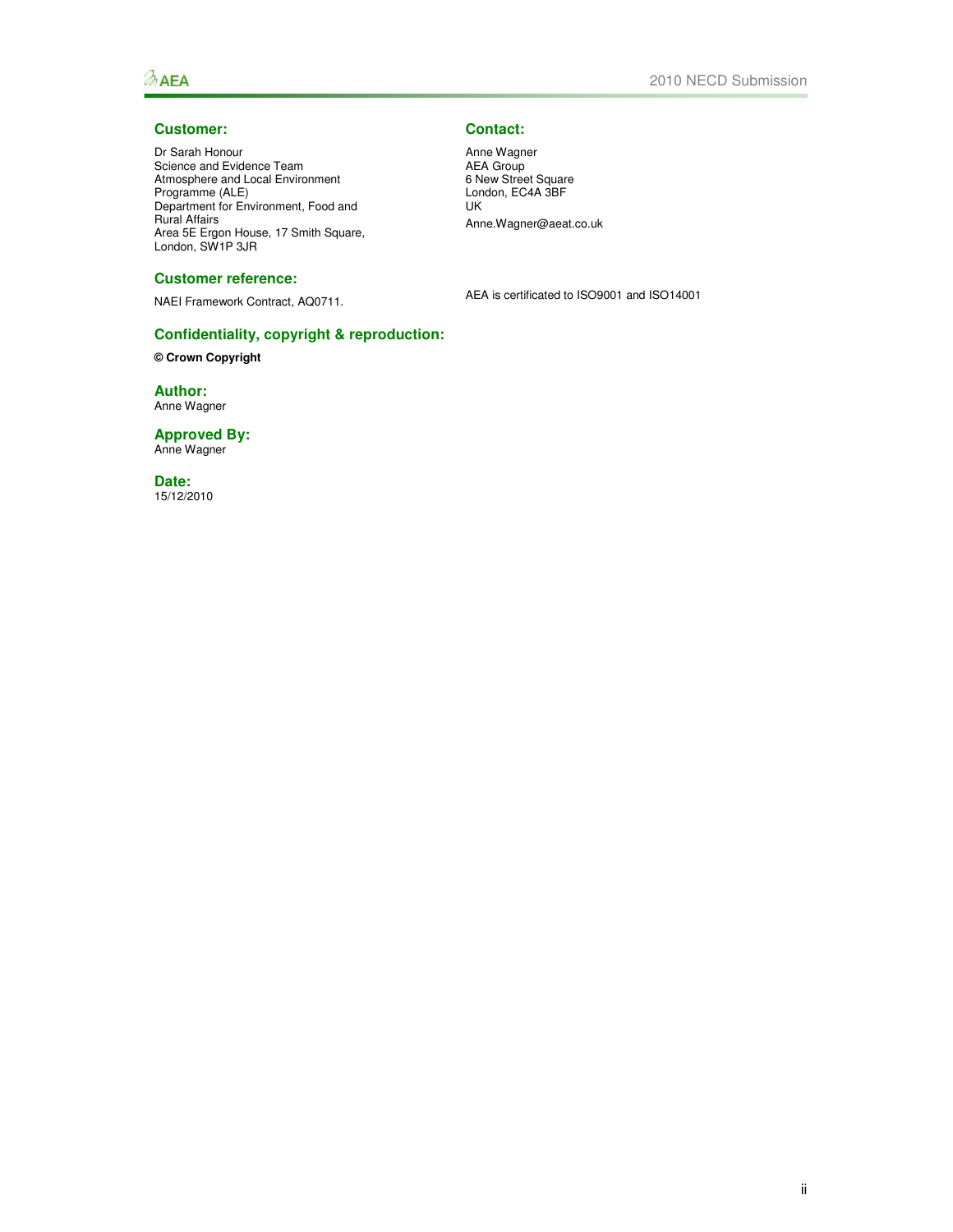# **Executive Summary**

As part of the National Atmospheric Emission Inventory (NAEI) work carried out for Defra by AEA, projections of UK emissions are compiled to enable comparisons with international commitments under the National Emissions Ceilings Directive and the UNECE Gothenburg Protocol to be made. Projections have been compiled for the four National Emissions Ceiling Directive (NECD) pollutants (nitrogen oxides  $(NO_x)$ , sulphur dioxide  $(SO_2)$ , non-methane volatile organic compounds (NMVOCs), and ammonia (NH<sub>3</sub>). This paper discusses the changes made to update the emission projections since the previous projections for 2010 were published (Wagner et al 2008).

The latest emission projections are based on:

- the Department of Energy and Climate Change (DECC) Updated Energy Projections 38 (UEP38) energy forecasts published in July 2009;
- the Department for Transport (DfT) 2009 traffic forecasts and Transport Research Laboratory (TRL) emission factors ( $NO<sub>x</sub>$  and  $PM<sub>10</sub>$ );
- North Wyke Research, BAU (III) preliminary agricultural projections (October 2008); and
- The 2008 emission estimates for each source sector from the NAEI.

This short paper provides an update of the policies included in the 2010 NECD projections (UEP38) and a summary of the changes to the 2009 NECD projections (UEP37). The 2010 NECD projections were developed on the same basis as the 2009 NECD projections.

2010 NECD projections include the impacts of policies and measures announced up to and including those in the Low Carbon Transition Plan. They do not include policies that are still under consideration. The main changes from UEP37 to UEP38 were revised policy appraisals, revised fossil fuel price assumptions, updated population growth figures, updated carbon prices and changes in demand by final user, including falling grid demand due to the recession.

This set of emission projections was compiled in April 2010, and is referred to as UEP38 (2008). The energy trends that have been used to underpin the emission projections reported here are taken from the UEP38 "central, central, central" scenario, which refers to central fuel and carbon prices, central economic growth forecasts and central policy impacts.

Table 0.1 The UK's emissions in 2008 (as reported in 2009 NECD submission<sup>1</sup>) and targets for 2010 that the UK is committed to.

| <b>Pollutant</b> | Emissions<br>in 2008<br>(ktonnes) | Gothenburg<br>Protocol target in<br>2010 (ktonnes) | <b>NECD Emissions</b><br>ceiling target in<br>2010 (ktonnes) | <b>Reduction required</b><br>between 2008 and<br>2010 Emissions ceiling<br>target |
|------------------|-----------------------------------|----------------------------------------------------|--------------------------------------------------------------|-----------------------------------------------------------------------------------|
| NO <sub>x</sub>  | 1.403                             | 1.181                                              | 1.167                                                        | 17%                                                                               |
| SO <sub>2</sub>  | 512                               | 625                                                | 585                                                          | N/A                                                                               |
| <b>NMVOCs</b>    | 942                               | 1.200                                              | 1.200                                                        | N/A                                                                               |
| NH <sub>3</sub>  | 282                               | 297                                                | 297                                                          | N/A                                                                               |

The UEP38 (2008) emission projections show that the UK is likely to meet the NECD targets in 2010 for all pollutants (Table 1.2).

l

<sup>&</sup>lt;sup>1</sup> Covering the United Kingdom and Gibraltar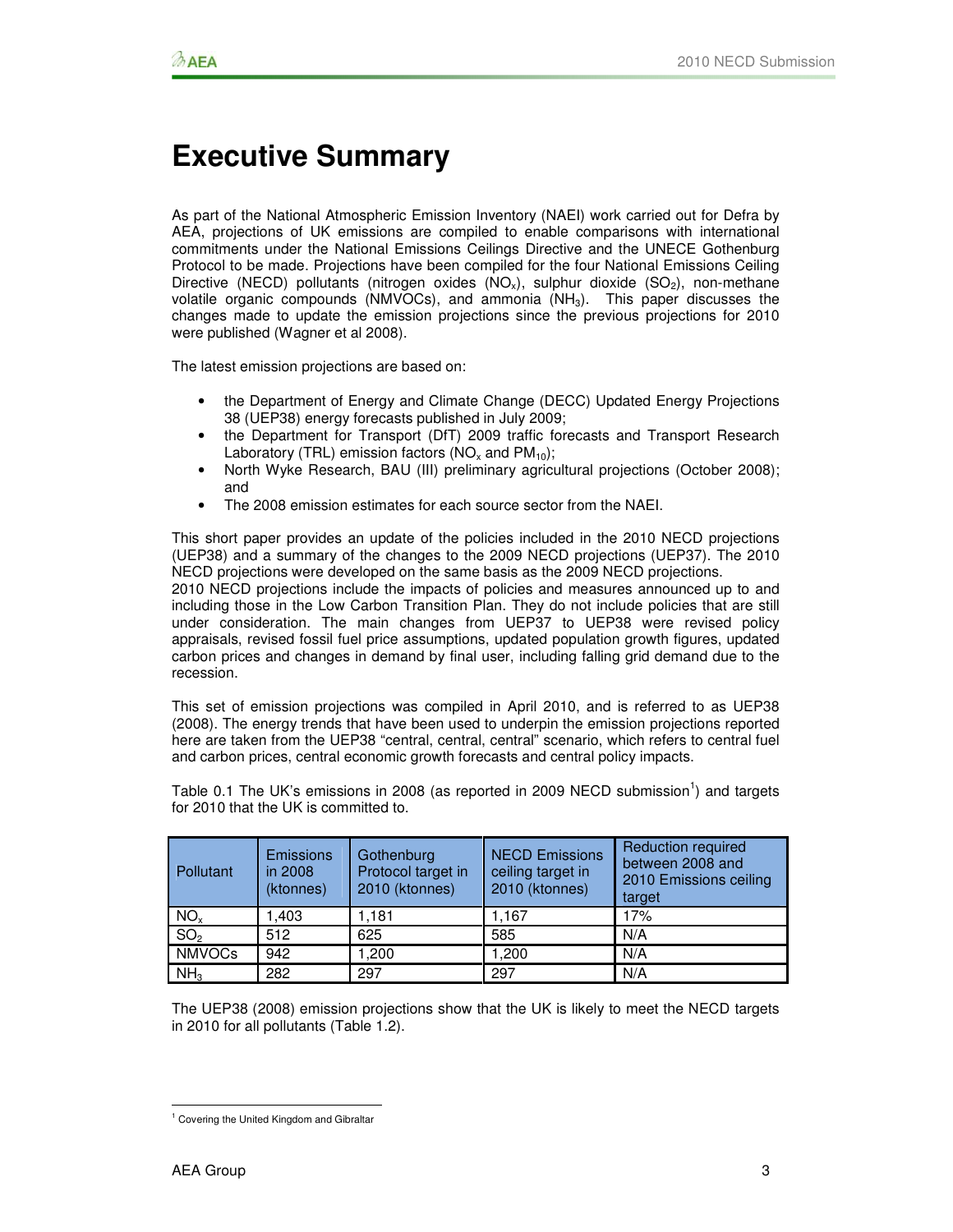| <b>Projected Year</b> | 2010  |
|-----------------------|-------|
| NO <sub>¥</sub>       | 1,132 |
| SO <sub>x</sub>       | 372   |
| <b>NMVOC</b>          | 774   |
| NH <sub>3</sub>       | 291   |

Table 0.2. Predicted emissions for those sectors covered under the NECD using DECC's UEP38 energy projections (Ktonnes).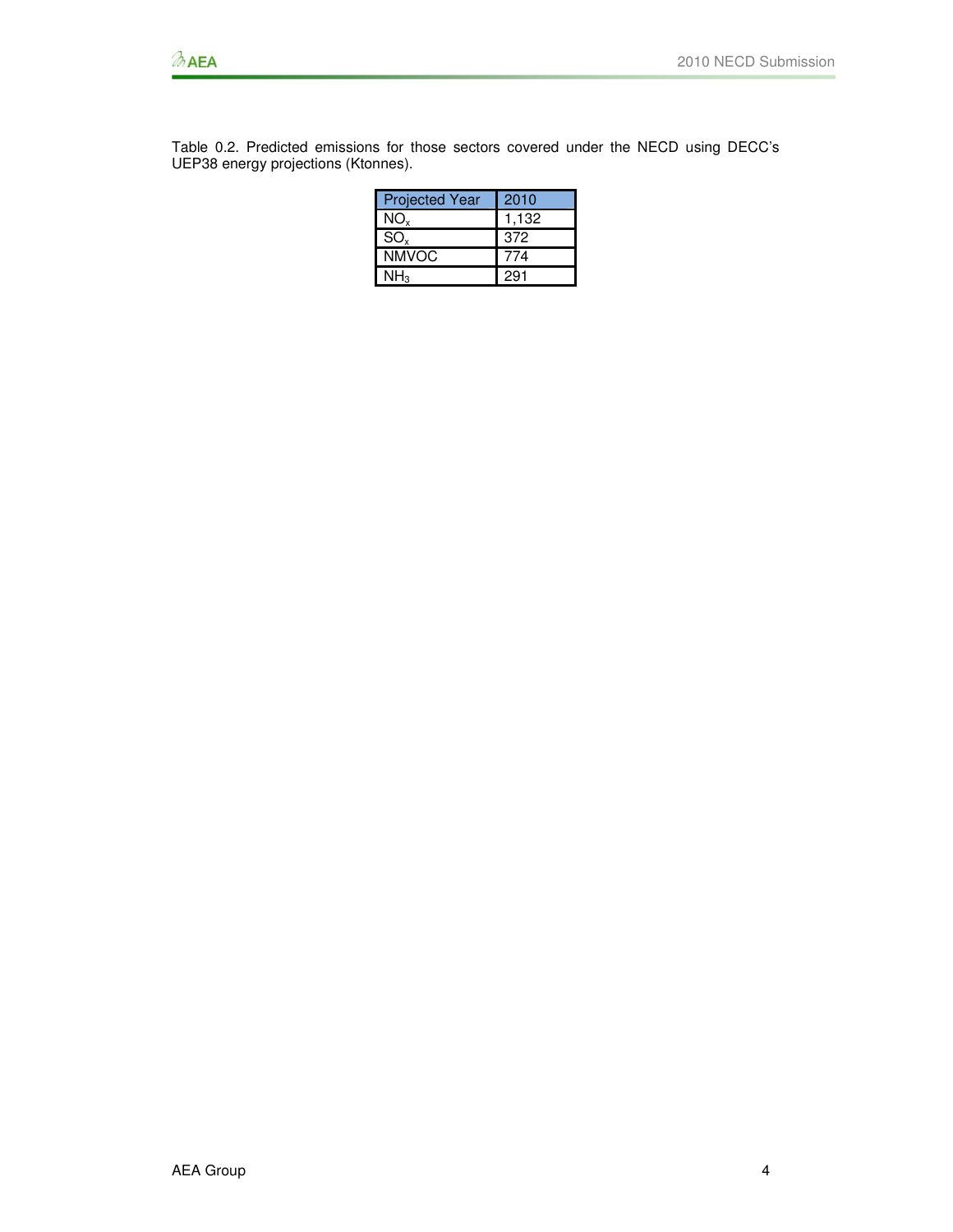# **1 Introduction**

#### **SUMMARY OF THE AIR QUALITY PROJECTIONS METHOD & KEY DATA SOURCES**

The 2009 NECD projections are referred to as UEP37 (2007) and are based on:

- DECC UEP37 energy forecasts
- DfT's 2008 traffic forecasts.
- The inventory baseline is the 2009 NAEI Inventory (2007).

The 2010 NECD projections are referred to as UEP38 (2008) and are based on:

- DECC UEP38 energy forecasts
- November 2009 traffic forecasts from DfT.
- The inventory baseline is the 2010 NAEI Inventory (2008).

#### **Table 1.1 Projection definitions**

| <b>Projection</b><br>dataset | <b>DECC</b><br>Date of<br><b>Energy</b><br><b>Forecast</b><br>publication | <b>NAEI</b><br>emission<br>starting<br>point | <b>DECC</b><br>energy<br>forecasts.<br>scenario used                    | Road transport data source<br>and key assumptions                                                                                                                                    |
|------------------------------|---------------------------------------------------------------------------|----------------------------------------------|-------------------------------------------------------------------------|--------------------------------------------------------------------------------------------------------------------------------------------------------------------------------------|
| UEP37<br>(2007)              | April 2009                                                                | 2007                                         | UEP37<br>central<br>polices.<br>central<br>growth and central<br>prices | Based on DfT's April 2009 Basecase<br>traffic forecasts, and TRL's NOx and<br>PM <sub>10</sub> emission factors.                                                                     |
| UEP38<br>(2008)              | <b>July 2009</b>                                                          | 2008                                         | UEP38<br>central<br>central<br>polices.<br>growth and central<br>prices | Based on DfT's April 2009 Basecase<br>traffic forecasts, and TRL's updated<br><b>NECD</b><br>emission factors<br>for all<br>Pollutants, including speed related<br>emission factors. |

## **2 Main reasons for change**

This section outlines the main reason for change between the 2009 NECD projections based on UEP37 and the 2010 NECD projections based on UEP38.

Information on the general assumptions and methodologies used for the "with measures" projections scenario can be found in Wagner et al, 2008.

The NECD projections are based on the DECC UEP forecast and the NAEI database used to generate the NAEI historical emissions (see Table 1.1). Thus, changes between the 2009 and 2010 NECD projections will be driven by changes in the underlying baseline data and the changes in the DECC energy forecast figures.

For general assumption on the methodology and assumptions used to derive the NAEI projections see chapter 3.1 in Wagner et al, 2008.

The next section summarised the main changes between the underlying UEP37 and UEP38 energy data provided by DECC.

#### **2.1 MAIN CHANGES IN ASSUMPTIONS BETWEEN DECC UEP37 AND UEP38**

The UEP38 energy forecast includes the full package of proposals and policies set out in the UK Low Carbon Transition Plan (DECC 2008). The detailed scenario assumption can be found in section 2.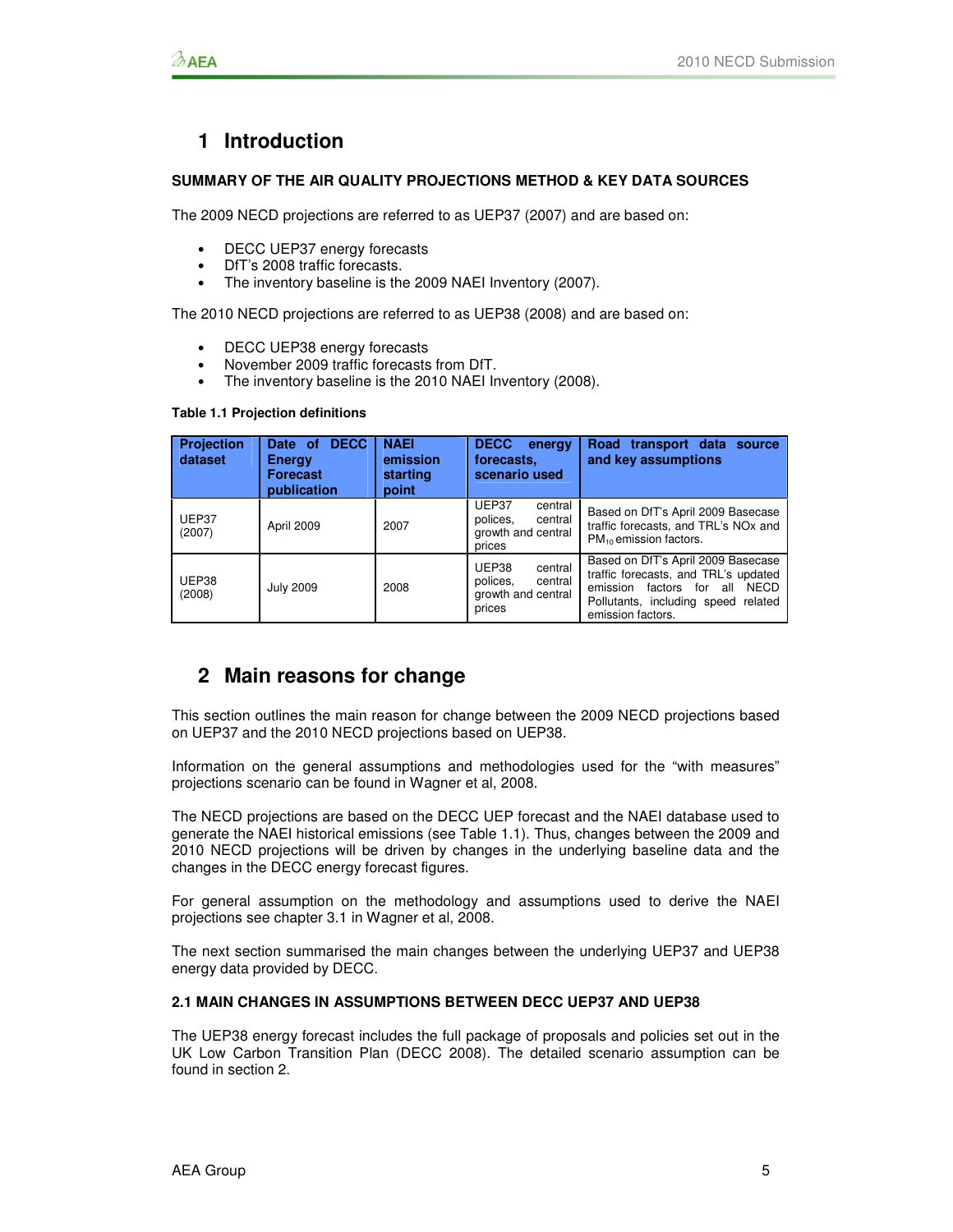#### **B) UPDATE OF POLICY CHANGES INCLUDED IN THE EMISSIONS PROJECTIONS**

The July 2009 projections include existing policies as in the UEP37 and additional policies listed in the UK Low Carbon Transition Plan (DECC 2008). Further detailed information on the policies can be found in table A1.

Table 2.1 outlines the policy included in UEP38 and UEP37.

#### **Table 2.1 Low Carbon Transition Plan (additional policy) included in the UEP38 scenario projections**

| <b>Sector</b>              | <b>Policy in UEP37</b>                                                                                                                                            | <b>Additional policy in UEP38</b>                                                                                                                                                                                                                                                                                                                           |  |  |
|----------------------------|-------------------------------------------------------------------------------------------------------------------------------------------------------------------|-------------------------------------------------------------------------------------------------------------------------------------------------------------------------------------------------------------------------------------------------------------------------------------------------------------------------------------------------------------|--|--|
| Main Policy<br>Residential | 2007 Energy White<br>Paper<br>EEC1 <sup>2</sup> and EEC2 <sup>3</sup><br>÷<br><b>Building Regulations</b><br>Warm Zone and fuel<br>poverty programmes             | 2009 UK Low Carbon Transition<br>Plan<br>Domestic Energy Efficiency package<br>$\overline{\phantom{a}}$<br>Zero Carbon Homes<br><b>CERT</b> uplift<br>$\overline{\phantom{a}}$<br><b>Better Billing and Metering</b><br>$\overline{\phantom{a}}$<br><b>Product Policy</b><br>Community Energy Saving Programme<br>Renewable Heat Incentive                  |  |  |
| Business/Public Sector     | <b>Building Regulations</b><br>÷,<br>Carbon<br>Trust<br>$\overline{\phantom{a}}$<br>Measures<br>Change<br>Climate<br>Agreements<br>Revolving loan (e.g.<br>Salix) | <b>Carbon Reduction Commitment</b><br>Energy Performance of<br><b>Buildings</b><br>$\overline{\phantom{a}}$<br><b>Directive</b><br><b>Product Policy</b><br>$\overline{\phantom{a}}$<br><b>Smart Meters for SMEs</b><br>Loans for SMEs<br>Loans to public sector<br>$\overline{\phantom{a}}$<br>Renewable Heat Incentive (business,<br>public and industry) |  |  |
| Industry                   | <b>Building Regulations</b><br>Carbon<br>Trust<br>Measures                                                                                                        | CCS demonstration plant<br>(Energy<br>Industry)<br>Renewable Energy Strategy                                                                                                                                                                                                                                                                                |  |  |
| Transport                  | Renewable Transport<br>÷,<br>Obligation<br>Fuel<br>savings (5% volume)<br><b>EU</b><br>Voluntary<br>Agreements on new<br>car CO <sub>2</sub>                      | EU new car average fuel efficiency<br>$\sim$<br>standards<br>Low carbon emission buses<br>SAFED training for bus drivers                                                                                                                                                                                                                                    |  |  |

l

<sup>&</sup>lt;sup>2</sup> Energy Efficiency Commitment period (EEC1: 2002-2005)<br><sup>3</sup> Energy Efficiency Commitment period (EEC2 2005-2008)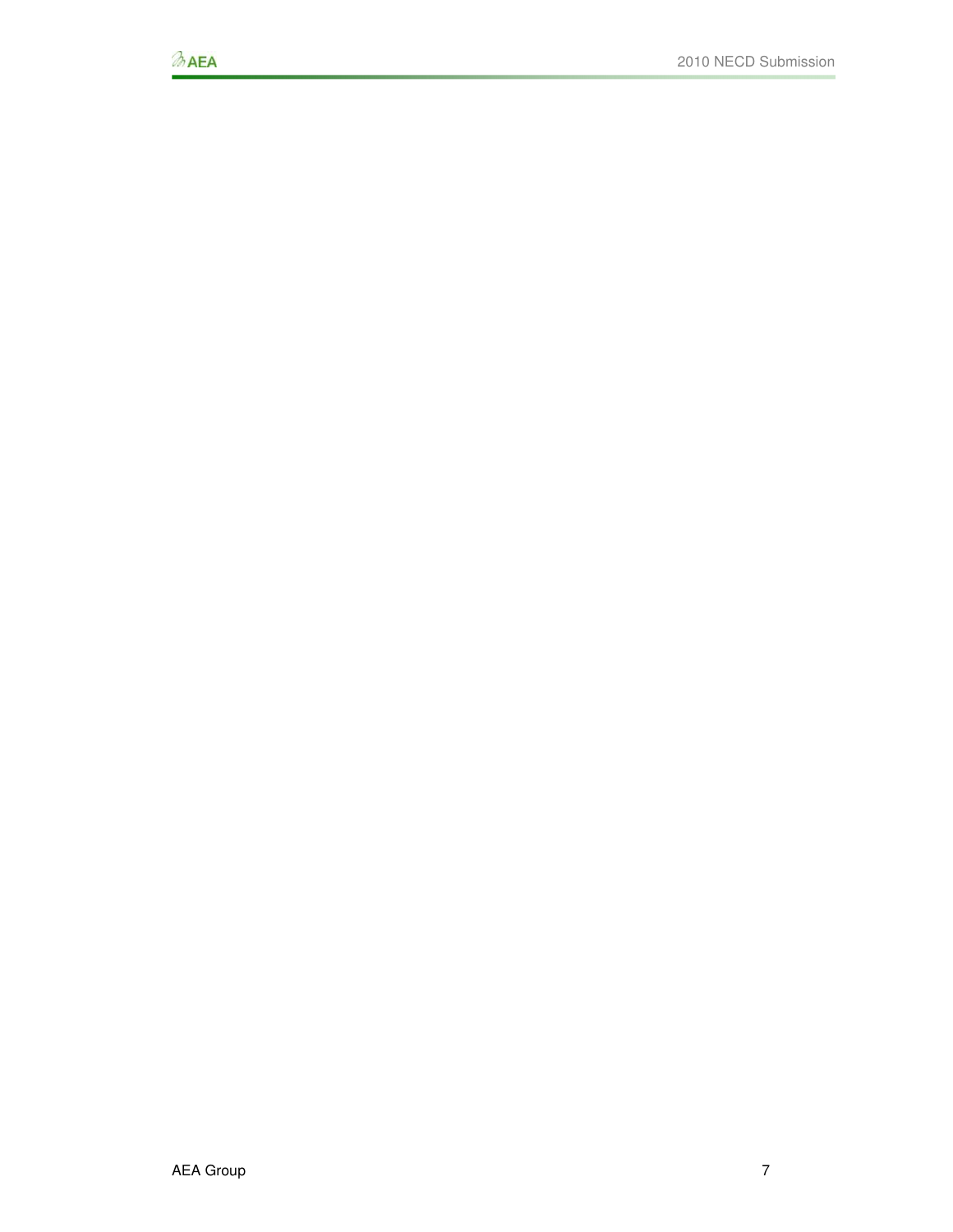# **3 EMISSION PROJECTION RESULTS BY POLLUTANT**

The 2010 NECD projections for NOx, SO2, NMVOCs and NH3 are presented here by NFR Codes. The 2010 NECD projections using UEP 38 and the 2008 NAEI (UEP38 (2008)) results are compared with the 2009 NECD projections using DECC's UEP37 and the 2007 NAEI (UEP37 (2007)). The Reasons for change column flags whether a change is driven by changes to the NAEI baseline or the DECC energy forecast.

#### **Nitrogen Oxides**

|                                                     | Table 3.1. NOx emission estimates for 2008 <sup>4</sup> and projected emissions using DECC's UEP37 and the 2007 NAEI and UEP 38 and the 2008 NAEI for |
|-----------------------------------------------------|-------------------------------------------------------------------------------------------------------------------------------------------------------|
| those NFR sectors covered under the NECD (ktonnes). |                                                                                                                                                       |

| <b>NFR Code</b> | <b>NFR Name</b>                                                                               | 2008      | 2010<br>(UEP37<br>(2007) | 2010<br>(UEP 38<br>(2008) | 2010<br>Comparison (%<br>change from<br>UEP37 (2007) | <b>Reasons for Change</b>                                                                                                                                                                                                                                                                                                                                                                                                                                                                                                                                                                                                                                                                  |
|-----------------|-----------------------------------------------------------------------------------------------|-----------|--------------------------|---------------------------|------------------------------------------------------|--------------------------------------------------------------------------------------------------------------------------------------------------------------------------------------------------------------------------------------------------------------------------------------------------------------------------------------------------------------------------------------------------------------------------------------------------------------------------------------------------------------------------------------------------------------------------------------------------------------------------------------------------------------------------------------------|
|                 |                                                                                               |           |                          |                           | to UEP 38<br>(2008)                                  |                                                                                                                                                                                                                                                                                                                                                                                                                                                                                                                                                                                                                                                                                            |
| 1 A 1           | 1 A 1 Energy industries (Combustion in power plants &<br>Energy Production)                   | 353       | 334                      | 327                       | $-2%$                                                | NAEI baseline: Updates on the fuel used in power stations<br>from DUKES                                                                                                                                                                                                                                                                                                                                                                                                                                                                                                                                                                                                                    |
| 1 A 2           | 1 A 2 Manufacturing Industries and Construction<br>(Combustion in industry including Mobile): | 220       | 219                      | 202                       | $-8%$                                                | NAEI baseline: Emissions from sinter plant were moved from<br>1A2a to 2C1. Activity data for off-road vehicles decreases as<br>a result of the change from use of 2007 data as a baseline to<br>use of 2008 data. Changes to baseline emission factors<br>reduce emission projections for cement and ammonia<br>production. Changes to baseline activity data and emission<br>factors increases projected emissions for coal-fired lime kilns.<br>DECC UEP data: Increased use of coal and, in particular, gas<br>by autogenerators.<br>AEA Projections: Revisions to methods for combining DECC &<br>NAEI data to produce projected activity data leading to a<br>reduction in emissions. |
| 1A3b            | 1 A 3 b Road Transport;                                                                       | <b>NA</b> | <b>NA</b>                | <b>NA</b>                 | 0%                                                   |                                                                                                                                                                                                                                                                                                                                                                                                                                                                                                                                                                                                                                                                                            |
| 1A3bi           | R.T., Passenger cars<br>1A3bi                                                                 | 172       | 113                      | 113                       | 0%                                                   | No Change                                                                                                                                                                                                                                                                                                                                                                                                                                                                                                                                                                                                                                                                                  |
| 1A3bii          | 1A3bii<br>R.T., Light duty vehicles                                                           | 55        | 41                       | 41                        | 0%                                                   | No Change                                                                                                                                                                                                                                                                                                                                                                                                                                                                                                                                                                                                                                                                                  |
| 1 A 3 b iii     | 1 A 3 b iii R.T., Heavy duty vehicles                                                         | 223       | 177                      | 177                       | 0%                                                   | No Change                                                                                                                                                                                                                                                                                                                                                                                                                                                                                                                                                                                                                                                                                  |
| 1 A 3 b iv      | 1 A 3 b iv R.T., Mopeds & Motorcycles                                                         |           | $\overline{2}$           | $\overline{c}$            | 0%                                                   | No Change                                                                                                                                                                                                                                                                                                                                                                                                                                                                                                                                                                                                                                                                                  |
| $1A3b$ v        | $1A3b$ v<br>R.T., Gasoline evaporation                                                        | <b>NA</b> | <b>NA</b>                | <b>NA</b>                 |                                                      |                                                                                                                                                                                                                                                                                                                                                                                                                                                                                                                                                                                                                                                                                            |
| 1 A 3 b vi      | 1 A 3 b vi R.T., Automobile tyre and brake wear                                               | <b>NA</b> | <b>NA</b>                | <b>NA</b>                 |                                                      |                                                                                                                                                                                                                                                                                                                                                                                                                                                                                                                                                                                                                                                                                            |

<sup>&</sup>lt;sup>4</sup> The 2008 base year estimates are based on last years inventory submitted to the NECD on the 31<sup>st</sup> December 2009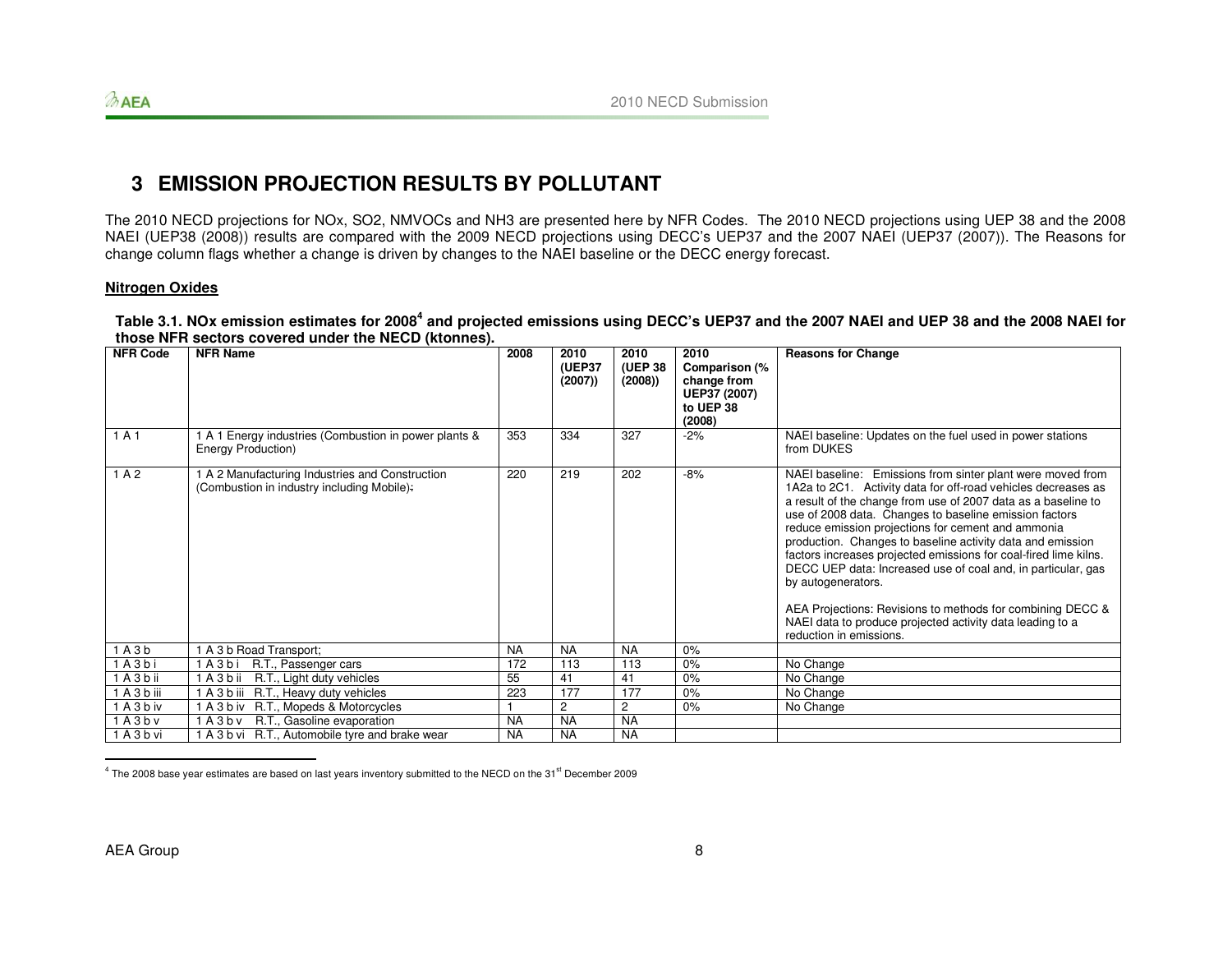

| <b>NFR Code</b>  | <b>NFR Name</b>                                                                                            | 2008           | 2010<br>(UEP37<br>(2007) | 2010<br>(UEP 38<br>(2008) | 2010<br>Comparison (%<br>change from<br>UEP37 (2007)<br>to UEP 38<br>(2008) | <b>Reasons for Change</b>                                                                                                                                                                                                                                                                                                                                     |
|------------------|------------------------------------------------------------------------------------------------------------|----------------|--------------------------|---------------------------|-----------------------------------------------------------------------------|---------------------------------------------------------------------------------------------------------------------------------------------------------------------------------------------------------------------------------------------------------------------------------------------------------------------------------------------------------------|
| 1 A 3 b vii      | 1 A 3 b vii R.T., Automobile road abrasion                                                                 | <b>NA</b>      | <b>NA</b>                | <b>NA</b>                 |                                                                             |                                                                                                                                                                                                                                                                                                                                                               |
| 1 A 3 a, c, d, e | 1 A 3 a,c,d,e Non-road transport                                                                           | 169            | 143                      | 74                        | $-48%$                                                                      | NAEI baseline: Bottom-up shipping study by Entec (2010)<br>based on vessel movements for domestic shipping yields<br>changes in fuel consumption. New methodology for<br>reconciling with DUKES total shipping fuels to estimate<br>international shipping fuel consumption: DUKES (national<br>navigation+int. bunkers) minus Entec (domestic+fishing)-naval |
| 1 A 4            | 1 A 4 Other sectors (Commercial, residential, agriculture<br>and fishing stationary and mobile combustion) | 166            | 153                      | 155                       | 1%                                                                          | No major change                                                                                                                                                                                                                                                                                                                                               |
| 1A5              | 1 A 5 Other                                                                                                | 30             | 23                       | $\overline{29}$           | 28%                                                                         | NAEI baseline: New activity drivers have been used to rescale<br>fuel use levels for past years from 2003 onwards, increasing<br>emissions.                                                                                                                                                                                                                   |
| 1B               | 1 B Fugitive emissions (Fugitive emissions from fuels);                                                    | $\overline{2}$ | $\mathbf{2}^{\prime}$    | $\overline{c}$            | 1%                                                                          | No major change                                                                                                                                                                                                                                                                                                                                               |
| $\overline{2}$   | 2 Industrial Processes:                                                                                    | 10             | $\overline{2}$           | 8                         | 322%                                                                        | NAEI baseline: Revision to the EF for LPG combustion.<br>Emissions from sinter plant were moved from 1A2a to 2C1.<br>DECC UEP data: large increase in fuel use in UEP38 in Iron<br>and Steel sector (coal, coke, gas)                                                                                                                                         |
| 3                | 3 Solvent and other product use:                                                                           | <b>NA</b>      | NA                       | NA                        |                                                                             |                                                                                                                                                                                                                                                                                                                                                               |
| $\overline{4}$   | 4 Agriculture;                                                                                             | <b>NA</b>      | NA                       | <b>NA</b>                 |                                                                             |                                                                                                                                                                                                                                                                                                                                                               |
| 4B               | 4 B Animal husbandry and manure management                                                                 | <b>NA</b>      | NA                       | <b>NA</b>                 |                                                                             |                                                                                                                                                                                                                                                                                                                                                               |
| 4B1a             | 4 B 1 a Cattle Dairy                                                                                       | <b>NA</b>      | <b>NA</b>                | <b>NA</b>                 |                                                                             |                                                                                                                                                                                                                                                                                                                                                               |
| 4B1b             | 4 B 1 b Cattle Non-Dairy                                                                                   | <b>NA</b>      | NA                       | <b>NA</b>                 |                                                                             |                                                                                                                                                                                                                                                                                                                                                               |
| 4 B 2            | 4 B 2 Buffalo                                                                                              | <b>NA</b>      | <b>NA</b>                | <b>NA</b>                 |                                                                             |                                                                                                                                                                                                                                                                                                                                                               |
| 4B3              | 4 B 3 Sheep                                                                                                | <b>NA</b>      | NA                       | NA                        |                                                                             |                                                                                                                                                                                                                                                                                                                                                               |
| 4B4              | 4 B 4 Goats                                                                                                | <b>NA</b>      | NA                       | <b>NA</b>                 |                                                                             |                                                                                                                                                                                                                                                                                                                                                               |
| 4 B 5            | 4 B 5 Camels and Llamas                                                                                    | <b>NA</b>      | <b>NA</b>                | <b>NA</b>                 |                                                                             |                                                                                                                                                                                                                                                                                                                                                               |
| 4B6              | 4 B 6 Horses                                                                                               | <b>NA</b>      | <b>NA</b>                | <b>NA</b>                 |                                                                             |                                                                                                                                                                                                                                                                                                                                                               |
| 4B7              | 4 B 7 Mules and asses                                                                                      | <b>NA</b>      | <b>NA</b>                | <b>NA</b>                 |                                                                             |                                                                                                                                                                                                                                                                                                                                                               |
| 4B8              | 4 B 8 Swine                                                                                                | <b>NA</b>      | <b>NA</b>                | <b>NA</b>                 |                                                                             |                                                                                                                                                                                                                                                                                                                                                               |
| 4B9              | 4 B 9 Poultry                                                                                              | <b>NA</b>      | <b>NA</b>                | <b>NA</b>                 |                                                                             |                                                                                                                                                                                                                                                                                                                                                               |
| 4 B 13           | 4 B 13 Other                                                                                               | <b>NA</b>      | <b>NA</b>                | <b>NA</b>                 |                                                                             |                                                                                                                                                                                                                                                                                                                                                               |
| 4 D              | 4 D Plant production and agricultural soils                                                                | <b>NA</b>      | <b>NA</b>                | <b>NA</b>                 |                                                                             |                                                                                                                                                                                                                                                                                                                                                               |
| 4 F, G           | 4 F,G Field burning and other agriculture                                                                  | <b>NA</b>      | <b>NA</b>                | <b>NA</b>                 |                                                                             |                                                                                                                                                                                                                                                                                                                                                               |
| 6                | 6 Waste:                                                                                                   | $\overline{2}$ | $\overline{2}$           | $\overline{2}$            | $-2%$                                                                       | NAEI Baseline: changes in chemical waste incineration is due<br>to emission factors being calculated from the available data in<br>the Pollution Inventory (Environment Agency)                                                                                                                                                                               |
| 7 A              | 7 A Other (included in National Total for Entire Territory)                                                | $\Omega$       | $\Omega$                 | $\Omega$                  | 0%                                                                          | No Change                                                                                                                                                                                                                                                                                                                                                     |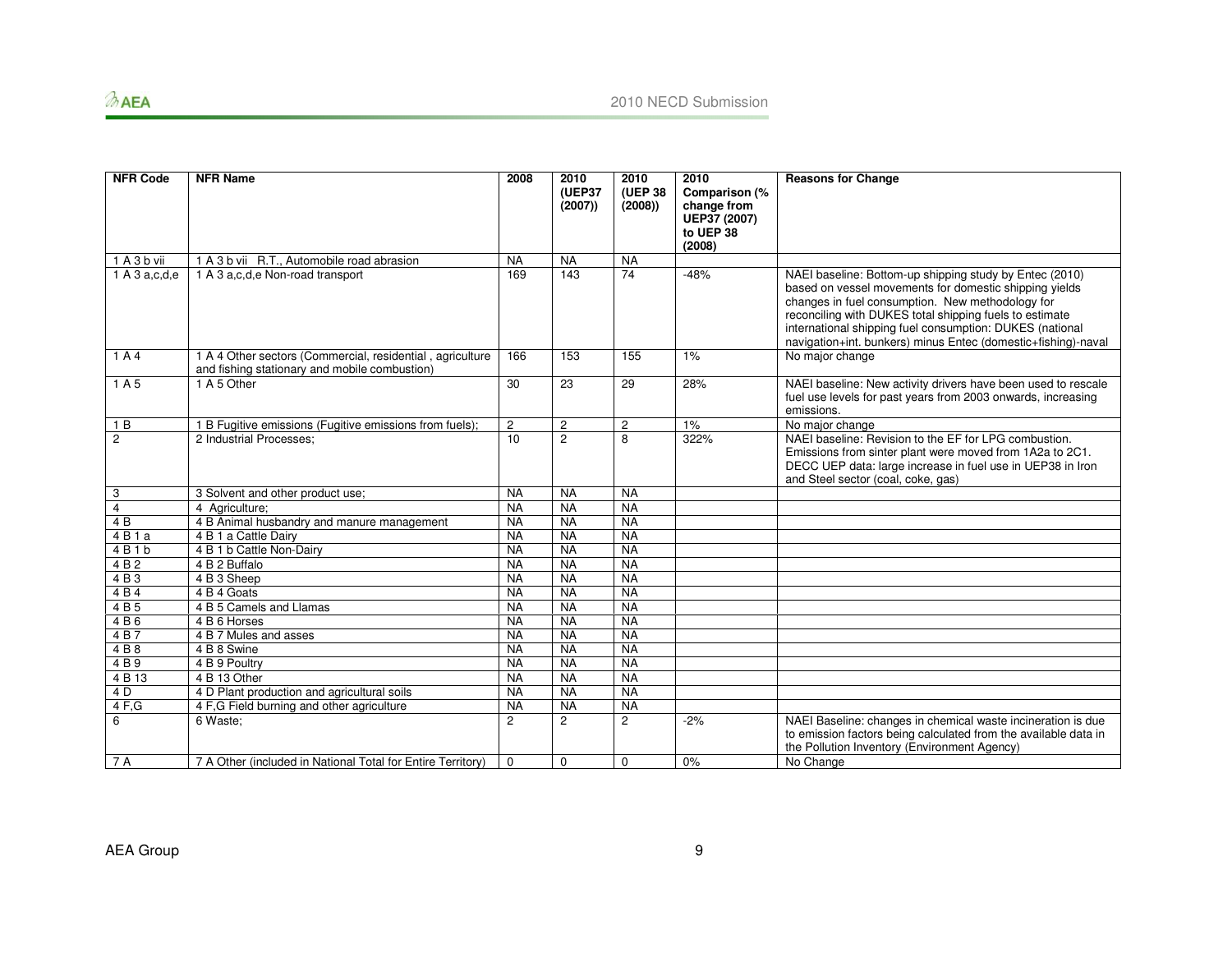

| <b>NFR Code</b>                 | <b>NFR Name</b>                         | 2008 | 2010<br>(UEP37<br>(2007) | 2010<br>(UEP 38<br>(2008) | 2010<br>Comparison (%<br>change from<br>UEP37 (2007)<br>to UEP 38<br>(2008) | <b>Reasons for Change</b> |
|---------------------------------|-----------------------------------------|------|--------------------------|---------------------------|-----------------------------------------------------------------------------|---------------------------|
| <b>NATIONAL</b><br><b>TOTAL</b> | National Total for the entire territory | 1403 | 1210                     | 1132                      | -6%                                                                         |                           |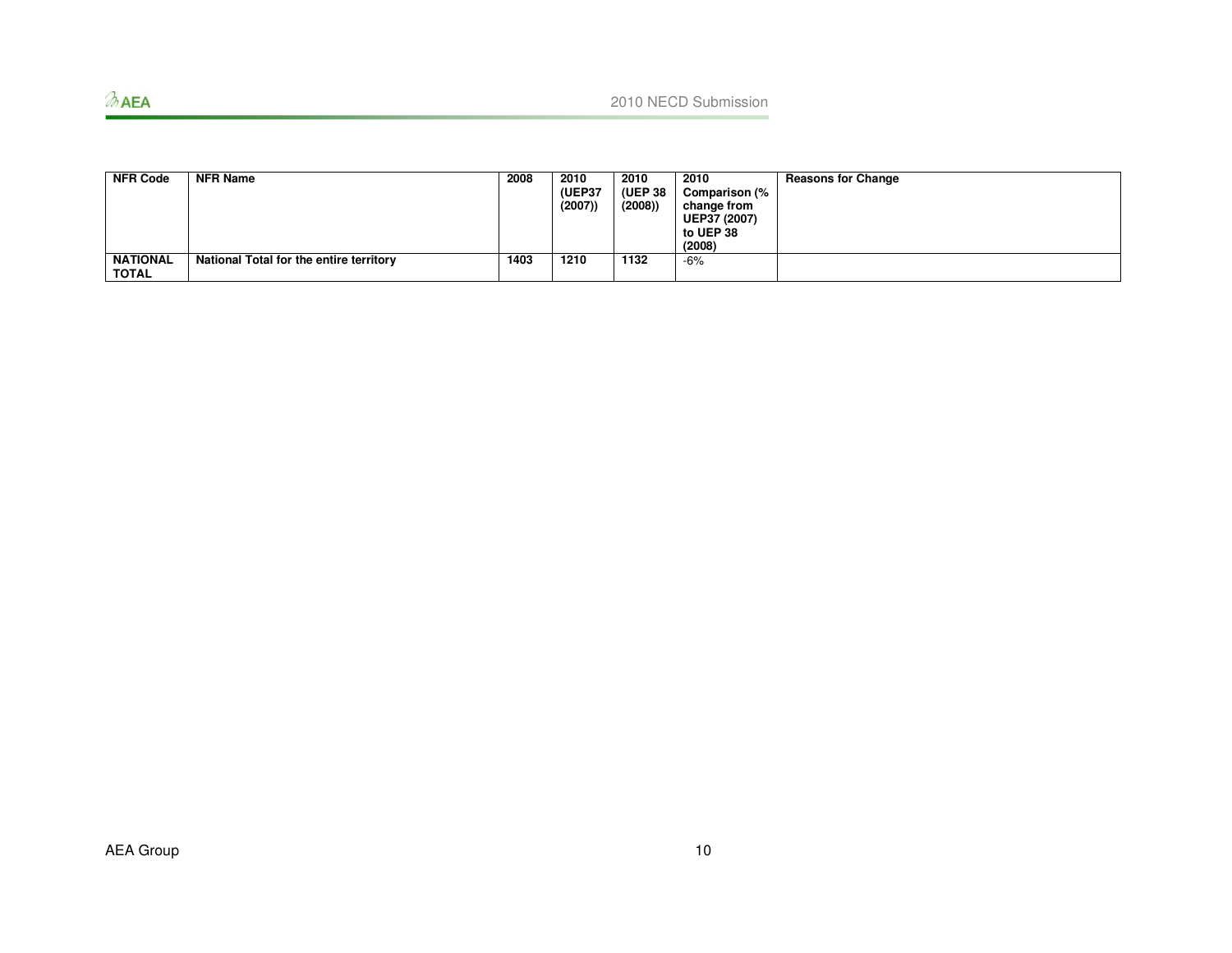

### **Sulphur dioxide**

| Table 3.2. SO <sub>x</sub> emission estimates for 2008 <sup>5</sup> and projected emissions using DECC's UEP37 and the 2007 NAEI and UEP 38 and the 2008 NAEI for |  |  |
|-------------------------------------------------------------------------------------------------------------------------------------------------------------------|--|--|
| those NFR sectors covered under the NECD (ktonnes).                                                                                                               |  |  |

| <b>NFR Code</b> | <b>NFR Name</b>                                                                               | 2008      | 2010<br>(UEP37<br>(2007) | 2010 (UEP<br>38 (2008)) | 2010<br>Comparison<br>(% change<br>from UEP37<br>(2007) to | <b>Reasons for Change</b>                                                                                                                                                                                                                                                                                                                                                                                                                                                                                 |
|-----------------|-----------------------------------------------------------------------------------------------|-----------|--------------------------|-------------------------|------------------------------------------------------------|-----------------------------------------------------------------------------------------------------------------------------------------------------------------------------------------------------------------------------------------------------------------------------------------------------------------------------------------------------------------------------------------------------------------------------------------------------------------------------------------------------------|
|                 |                                                                                               |           |                          |                         | <b>UEP 38</b><br>(2008)                                    |                                                                                                                                                                                                                                                                                                                                                                                                                                                                                                           |
| 1 A 1           | 1 A 1 Energy industries (Combustion in power<br>plants & Energy Production)                   | 290       | 220                      | 217                     | $-1%$                                                      | NAEI Baseline: The minor updates in DUKES for the fuel<br>used in power stations e.g. coal and natural gas                                                                                                                                                                                                                                                                                                                                                                                                |
| 1 A 2           | 1 A 2 Manufacturing Industries and Construction<br>(Combustion in industry including Mobile): | 76        | 84                       | $\overline{81}$         | $-3%$                                                      | NAEI Baseline: Emissions from sinter plant were moved<br>from 1A2a to 2C1. Activity data for off-road vehicles<br>decreases as a result of the change from use of 2007 data<br>as a baseline to use of 2008 data. Changes to baseline<br>emission factors reduce emission projections for cement<br>kilns. Changes to baseline activity data and emission<br>factors increases projected emissions for both coke and<br>coal-fired lime kilns.<br>DECC UEP data: Increased use of coal by autogenerators. |
| 1 A 3 b         | 1 A 3 b Road Transport:                                                                       |           | $\overline{2}$           |                         | $-50%$                                                     | See individual sectors                                                                                                                                                                                                                                                                                                                                                                                                                                                                                    |
| 1A3bi           | 1 A 3 b i R.T., Passenger cars                                                                |           | $\overline{2}$           |                         | $-52%$                                                     | NAEI Baseline: TRL fuel consumption speed related<br>function integrated in NAEI calculations                                                                                                                                                                                                                                                                                                                                                                                                             |
| 1A3bii          | 1 A 3 b ii R.T., Light duty vehicles                                                          | $\Omega$  | $\Omega$                 | $\mathbf 0$             | $-37%$                                                     | NAEI Baseline: TRL fuel consumption speed related<br>function integrated in NAEI calculations                                                                                                                                                                                                                                                                                                                                                                                                             |
| 1A3biii         | 1 A 3 b iii R.T., Heavy duty vehicles                                                         | $\Omega$  | $\Omega$                 | $\Omega$                | $-44%$                                                     | NAEI Baseline: Average miles per gallon (fuel efficiency<br>data) as provided by DfT continue to be used but now in<br>conjunction with the new TRL speed related functions to<br>define the variation in fuel consumption with speed                                                                                                                                                                                                                                                                     |
| 1 A 3 b iv      | 1 A 3 b iv R.T., Mopeds & Motorcycles                                                         | $\Omega$  | $\Omega$                 | $\mathbf 0$             | $-64%$                                                     | NAEI Baseline: TRL fuel consumption speed related<br>function integrated in NAEI calculations                                                                                                                                                                                                                                                                                                                                                                                                             |
| $1A3b$ v        | 1A3bv<br>R.T., Gasoline evaporation                                                           | <b>NA</b> | <b>NA</b>                | <b>NA</b>               |                                                            |                                                                                                                                                                                                                                                                                                                                                                                                                                                                                                           |
| 1A3bvi          | 1 A 3 b vi R.T., Automobile tyre and brake wear                                               | <b>NA</b> | <b>NA</b>                | <b>NA</b>               |                                                            |                                                                                                                                                                                                                                                                                                                                                                                                                                                                                                           |
| 1 A 3 b vii     | 1 A 3 b vii R.T., Automobile road abrasion                                                    | <b>NA</b> | <b>NA</b>                | <b>NA</b>               |                                                            |                                                                                                                                                                                                                                                                                                                                                                                                                                                                                                           |

 $5$  The 2008 base year estimates are based on last years inventory submitted to the NECD on the 31 $\mathrm{^{st}}$  December 2009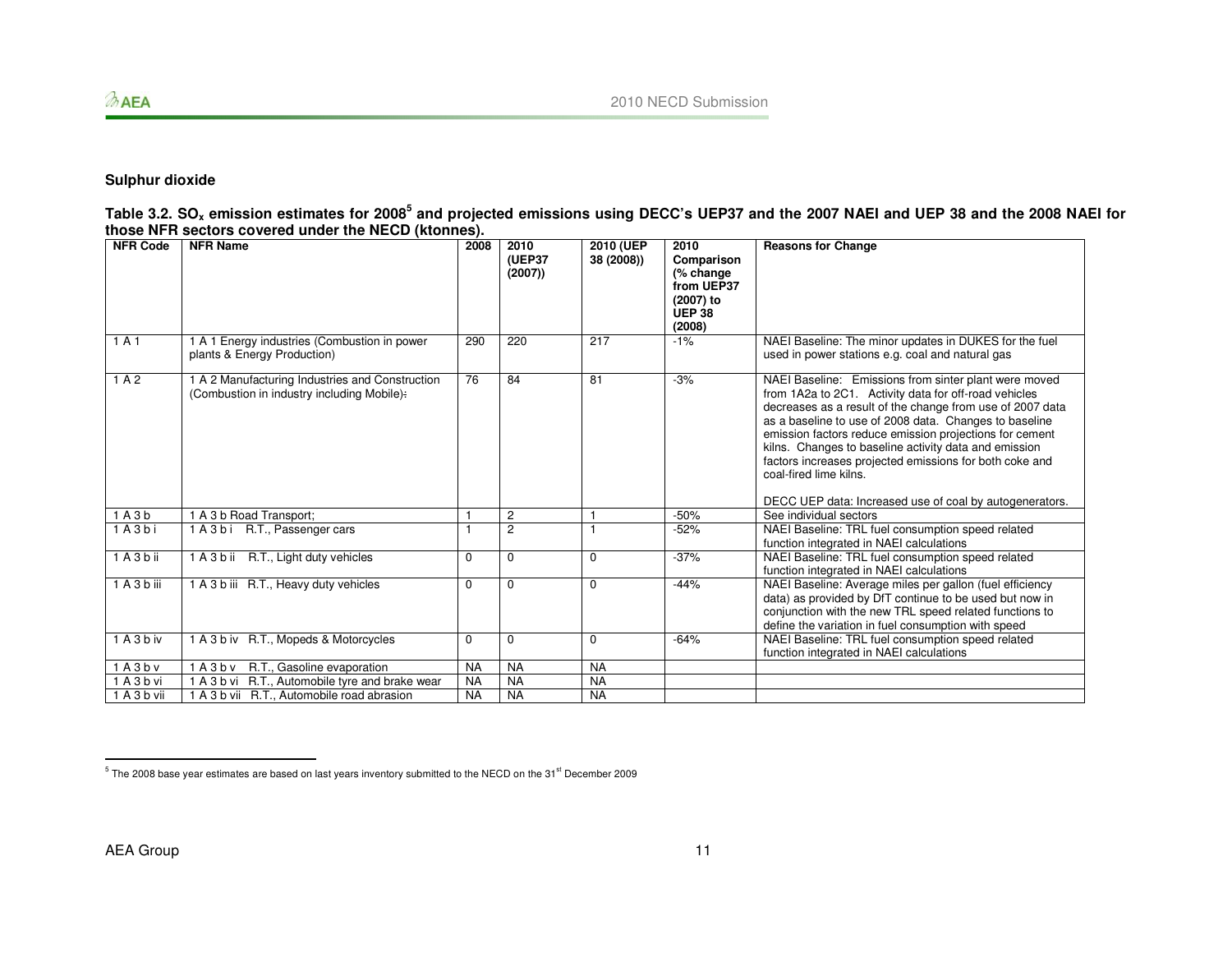

| <b>NFR Code</b>  | <b>NFR Name</b>                                                                                               | 2008            | 2010<br>(UEP37<br>(2007) | <b>2010 (UEP</b><br>38 (2008)) | 2010<br>Comparison<br>(% change<br>from UEP37<br>(2007) to<br><b>UEP 38</b><br>(2008) | <b>Reasons for Change</b>                                                                                                                                                                                                                                                                                                                                                   |
|------------------|---------------------------------------------------------------------------------------------------------------|-----------------|--------------------------|--------------------------------|---------------------------------------------------------------------------------------|-----------------------------------------------------------------------------------------------------------------------------------------------------------------------------------------------------------------------------------------------------------------------------------------------------------------------------------------------------------------------------|
| 1 A 3<br>a,c,d,e | 1 A 3 a,c,d,e Non-road transport                                                                              | 56              | 35                       | 16                             | $-55%$                                                                                | NAEI baseline: Bottom-up shipping study by Entec (2010)<br>based on vessel movements for domestic shipping yields<br>changes in fuel consumption. New methodology for<br>reconciling with DUKES total shipping fuels to estimate<br>international shipping fuel consumption: DUKES (national<br>navigation+int. bunkers) minus Entec (domestic+fishing)-<br>naval           |
| 1 A 4            | 1 A 4 Other sectors (Commercial, residential,<br>agriculture and fishing stationary and mobile<br>combustion) | 33              | 19                       | 18                             | $-3%$                                                                                 | No major change                                                                                                                                                                                                                                                                                                                                                             |
| 1A5              | 1 A 5 Other                                                                                                   | 6               | 5                        | 6                              | 26%                                                                                   | NAEI baseline: New activity drivers have been used to<br>rescale fuel use levels                                                                                                                                                                                                                                                                                            |
| $\overline{1}$ B | 1 B Fugitive emissions (Fugitive emissions from<br>fuels);                                                    | $\overline{11}$ | 8                        | 8                              | 9%                                                                                    | No major change                                                                                                                                                                                                                                                                                                                                                             |
| $\mathbf{2}$     | 2 Industrial Processes;                                                                                       | 38              | 17                       | 23                             | 36%                                                                                   | NAEI baseline: Revision to the EF for LPG combustion.<br>Emissions from sinter plant were moved from 1A2a to 2C1.<br>DECC UEP data: large increase in fuel use in UEP38 in Iron<br>and Steel sector (coal, coke, gas)<br>AEA Projections: Revisions to methods for combining DECC<br>& NAEI data to produce projected activity data leading to a<br>reduction in emissions. |
| 3                | 3 Solvent and other product use;                                                                              | <b>NA</b>       | <b>NA</b>                | <b>NA</b>                      |                                                                                       |                                                                                                                                                                                                                                                                                                                                                                             |
| $\overline{4}$   | 4 Agriculture:                                                                                                | <b>NA</b>       | <b>NA</b>                | <b>NA</b>                      |                                                                                       |                                                                                                                                                                                                                                                                                                                                                                             |
| $\overline{4B}$  | 4 B Animal husbandry and manure management                                                                    | <b>NA</b>       | <b>NA</b>                | <b>NA</b>                      |                                                                                       |                                                                                                                                                                                                                                                                                                                                                                             |
| 4B1a             | 4 B 1 a Cattle Dairy                                                                                          | <b>NA</b>       | <b>NA</b>                | <b>NA</b>                      |                                                                                       |                                                                                                                                                                                                                                                                                                                                                                             |
| 4 B 1 b          | 4 B 1 b Cattle Non-Dairy                                                                                      | <b>NA</b>       | <b>NA</b>                | N <sub>A</sub>                 |                                                                                       |                                                                                                                                                                                                                                                                                                                                                                             |
| 4B2              | 4 B 2 Buffalo                                                                                                 | <b>NA</b>       | <b>NA</b>                | <b>NA</b>                      |                                                                                       |                                                                                                                                                                                                                                                                                                                                                                             |
| 4B3              | 4 B 3 Sheep                                                                                                   | <b>NA</b>       | <b>NA</b>                | <b>NA</b>                      |                                                                                       |                                                                                                                                                                                                                                                                                                                                                                             |
| 4B4              | 4 B 4 Goats                                                                                                   | <b>NA</b>       | <b>NA</b>                | <b>NA</b>                      |                                                                                       |                                                                                                                                                                                                                                                                                                                                                                             |
| 4 B 5            | 4 B 5 Camels and Llamas                                                                                       | <b>NA</b>       | <b>NA</b>                | <b>NA</b>                      |                                                                                       |                                                                                                                                                                                                                                                                                                                                                                             |
| 4 B 6            | 4 B 6 Horses                                                                                                  | <b>NA</b>       | <b>NA</b>                | <b>NA</b>                      |                                                                                       |                                                                                                                                                                                                                                                                                                                                                                             |
| 4 B 7            | 4 B 7 Mules and asses                                                                                         | <b>NA</b>       | <b>NA</b>                | <b>NA</b>                      |                                                                                       |                                                                                                                                                                                                                                                                                                                                                                             |
| 4 B 8            | 4 B 8 Swine                                                                                                   | <b>NA</b>       | <b>NA</b>                | <b>NA</b>                      |                                                                                       |                                                                                                                                                                                                                                                                                                                                                                             |
| 4B9              | 4 B 9 Poultry                                                                                                 | <b>NA</b>       | <b>NA</b>                | <b>NA</b>                      |                                                                                       |                                                                                                                                                                                                                                                                                                                                                                             |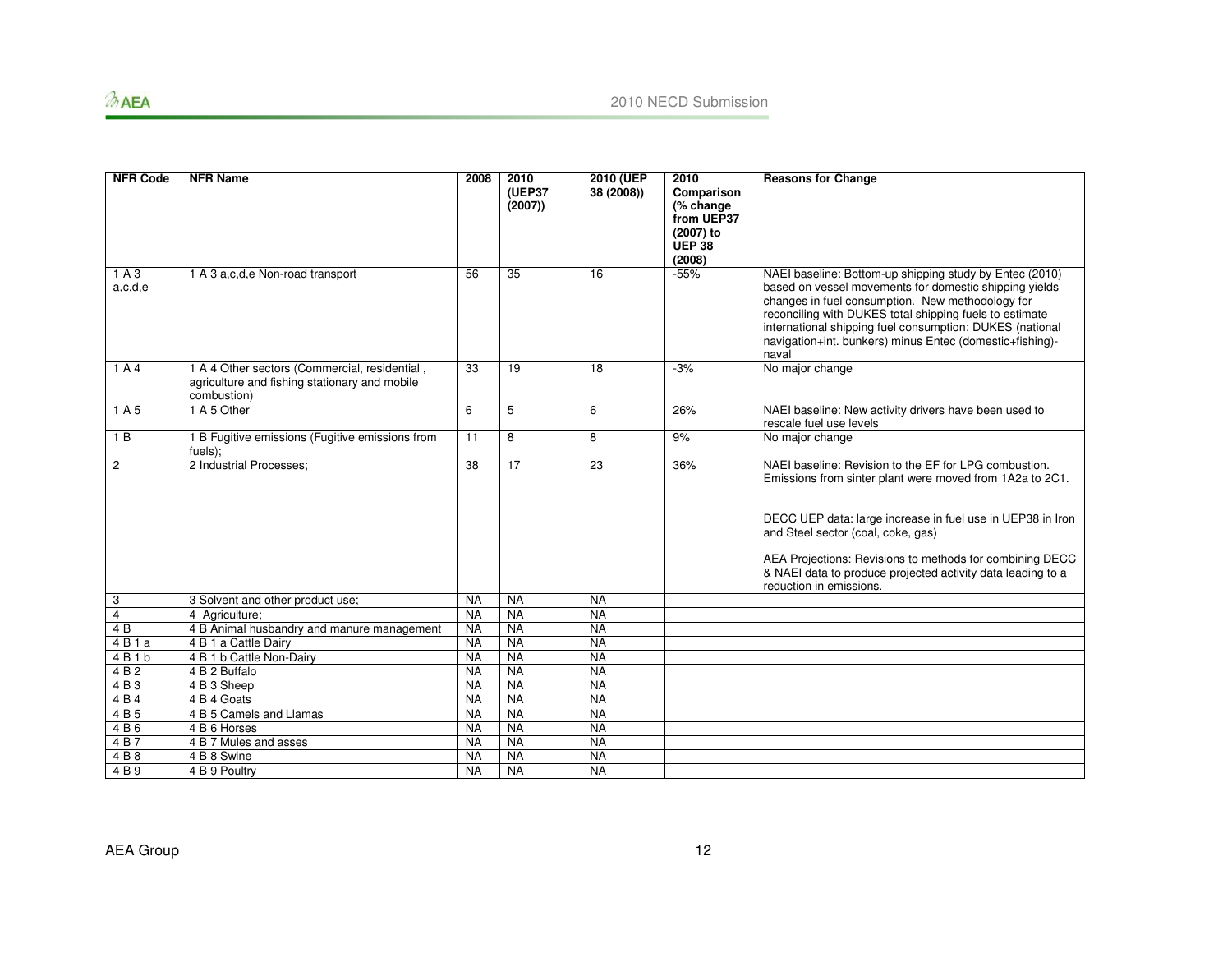

| <b>NFR Code</b>          | <b>NFR Name</b>                                  | 2008      | 2010<br>(UEP37<br>(2007) | 2010 (UEP<br>38 (2008)) | 2010<br>Comparison<br>$%$ change<br>from UEP37<br>(2007) to<br><b>UEP 38</b><br>(2008) | <b>Reasons for Change</b> |
|--------------------------|--------------------------------------------------|-----------|--------------------------|-------------------------|----------------------------------------------------------------------------------------|---------------------------|
| 4 B 13                   | 4 B 13 Other                                     | <b>NA</b> | <b>NA</b>                | <b>NA</b>               |                                                                                        |                           |
| 4 D                      | 4 D Plant production and agricultural soils      | <b>NA</b> | <b>NA</b>                | <b>NA</b>               |                                                                                        |                           |
| 4 F.G                    | 4 F, G Field burning and other agriculture       | <b>NA</b> | <b>NA</b>                | <b>NA</b>               |                                                                                        |                           |
| 6                        | 6 Waste:                                         |           |                          |                         | 0%                                                                                     | No Change                 |
| 7 A                      | 7 A Other (included in National Total for Entire | <b>NA</b> | <b>NA</b>                | <b>NA</b>               |                                                                                        |                           |
|                          | Territorv)                                       |           |                          |                         |                                                                                        |                           |
| <b>NATIONAL</b><br>TOTAL | National Total for the entire territory          | 512       | 390                      | 372                     | -5%                                                                                    |                           |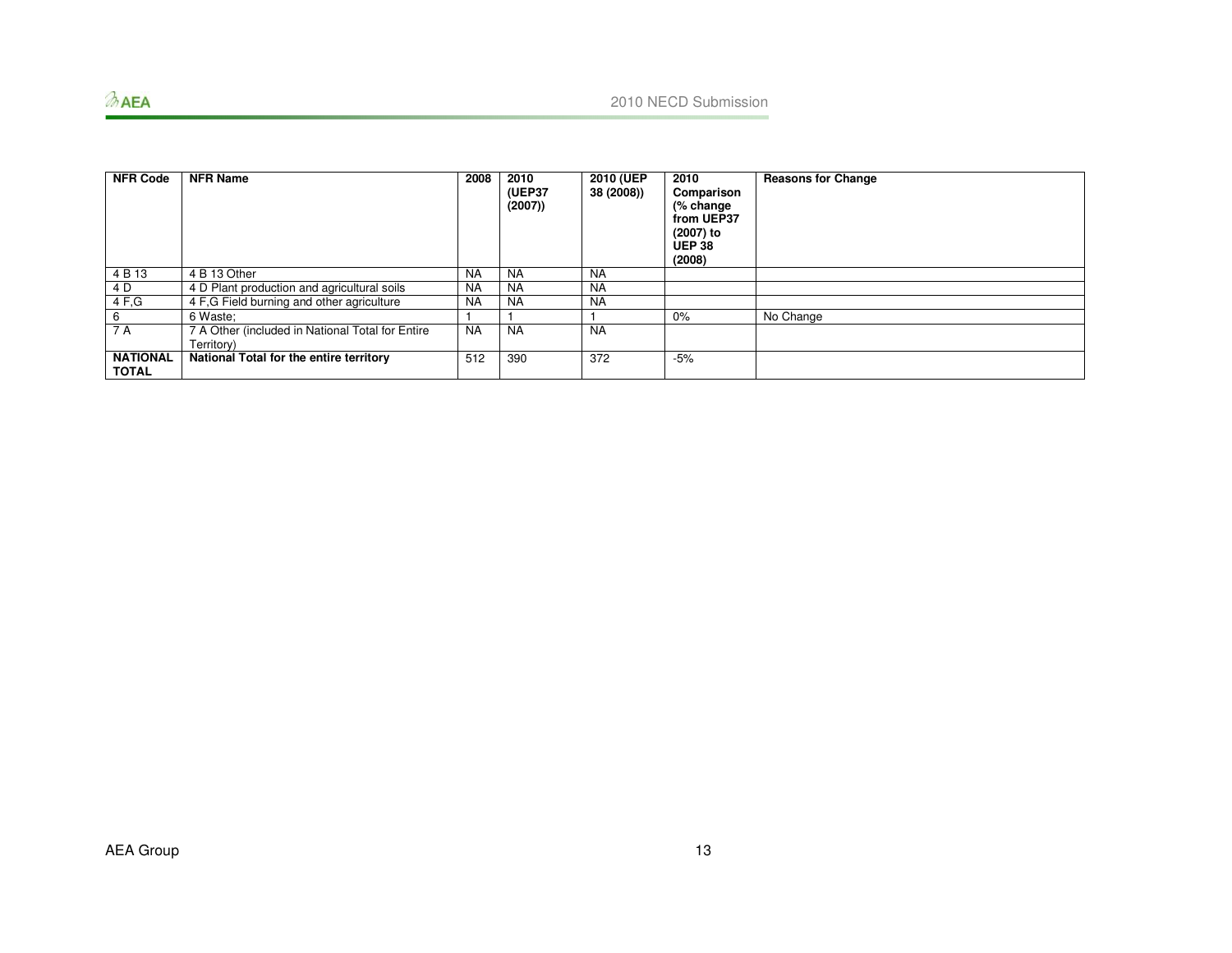**Non methane volatile organic compounds (NMVOC)** 

|                                                         | Table 3.3. NMVOC emission estimates for 2008 <sup>6</sup> and projected emissions using DECC's UEP37 and the 2007 NAEI and UEP 38 and the 2008 NAEI |
|---------------------------------------------------------|-----------------------------------------------------------------------------------------------------------------------------------------------------|
| for those NFR sectors covered under the NECD (ktonnes). |                                                                                                                                                     |

| <b>NFR Code</b> | <b>NFR Name</b>                                                       | 2008           | 2010             | 2010 (UEP      | 2010                     | <b>Reasons for Change</b>                                                                                           |
|-----------------|-----------------------------------------------------------------------|----------------|------------------|----------------|--------------------------|---------------------------------------------------------------------------------------------------------------------|
|                 |                                                                       |                | (UEP37<br>(2007) | 38 (2008))     | Comparison<br>(% change) |                                                                                                                     |
|                 |                                                                       |                |                  |                | from UEP37               |                                                                                                                     |
|                 |                                                                       |                |                  |                | (2007) to UEP            |                                                                                                                     |
|                 |                                                                       |                |                  |                | 38 (2008)                |                                                                                                                     |
|                 |                                                                       |                |                  |                |                          | <b>NAEI</b> Baseline:<br>Increased emissions in municipal solid waste incineration                                  |
| 1A1             | 1 A 1 Energy industries (Combustion in power                          | 5              | 5                | 4              | $-20%$                   | in power stations has resulted from a change in the                                                                 |
|                 | plants & Energy Production)                                           |                |                  |                |                          | emission factor (due to changes in data from the Pollution                                                          |
|                 |                                                                       |                |                  |                |                          | Inventory)                                                                                                          |
| 1 A 2           | 1 A 2 Manufacturing Industries and Construction                       | 23             | 23               | 21             | $-8%$                    | DECC UEP data: Fuel use revised downwards due to                                                                    |
| 1A3b            | (Combustion in industry including Mobile):<br>1 A 3 b Road Transport: | 132            | 77               | 64             | $-16%$                   | economic downturn<br>See individual sectors                                                                         |
|                 |                                                                       |                |                  |                |                          | NAEI Baseline: TRL fuel consumption speed related                                                                   |
| 1A3bi           | 1 A 3 b i R.T., Passenger cars                                        | 102            | 47               | 37             | $-22%$                   | function integrated in NAEI calculations                                                                            |
| 1A3bi           | 1A3bi<br>R.T., Light duty vehicles                                    | $\overline{7}$ | $\overline{7}$   | $\overline{7}$ | 0%                       | No changes                                                                                                          |
| 1 A 3 b iii     | 1 A 3 b iii R.T., Heavy duty vehicles                                 | $\overline{7}$ | 5                | 5              | 0%                       | No changes                                                                                                          |
| 1A3biv          | 1 A 3 b iv R.T., Mopeds & Motorcycles                                 | 6              | 5.25             | 5.29           | 1%                       | NAEI Baseline: TRL fuel consumption speed related<br>function integrated in NAEI calculations                       |
|                 |                                                                       |                |                  |                |                          | NAEI Baseline: A different trip length is assumed in the                                                            |
| 1A3bv           | 1 A 3 b v R.T., Gasoline evaporation                                  | 10             | 13               | 10             | $-19%$                   | evaporative emission calculations and the new TRL speed                                                             |
|                 |                                                                       |                |                  |                |                          | related emission factors and degradation method as<br>published by DfT in 2009 were used                            |
| 1A3bvi          | 1 A 3 b vi R.T., Automobile tyre and brake wear                       | <b>NA</b>      | <b>NA</b>        | <b>NA</b>      |                          |                                                                                                                     |
| 1 A 3 b vii     | 1 A 3 b vii R.T., Automobile road abrasion                            | <b>NA</b>      | <b>NA</b>        | <b>NA</b>      |                          |                                                                                                                     |
|                 |                                                                       |                |                  |                |                          | NAEI baseline: Bottom-up shipping study by Entec (2010)                                                             |
|                 |                                                                       |                |                  |                |                          | based on vessel movements for domestic shipping yields                                                              |
| 1 A 3           |                                                                       |                |                  |                |                          | changes in fuel consumption. New methodology for                                                                    |
| a,c,d,e         | 1 A 3 a,c,d,e Non-road transport                                      | 11             | 10 <sup>10</sup> | 6              | $-35%$                   | reconciling with DUKES total shipping fuels to estimate<br>international shipping fuel consumption: DUKES (national |
|                 |                                                                       |                |                  |                |                          | navigation+int. bunkers) minus Entec (domestic+fishing)-                                                            |
|                 |                                                                       |                |                  |                |                          | naval                                                                                                               |
|                 | 1 A 4 Other sectors (Commercial, residential,                         |                |                  |                |                          | DECC UEP data: Service sector fuel use revised upwards                                                              |
| 1 A 4           | agriculture and fishing stationary and mobile                         | 63             | 49               | 53             | 9%                       | in response to the inclusion of revised policy appraisals                                                           |
|                 | combustion)                                                           |                |                  |                |                          | now included within the energy model                                                                                |

 $6$  The 2008 base year estimates are based on last years inventory submitted to the NECD on the 31 $\mathrm{^{st}}$  December 2009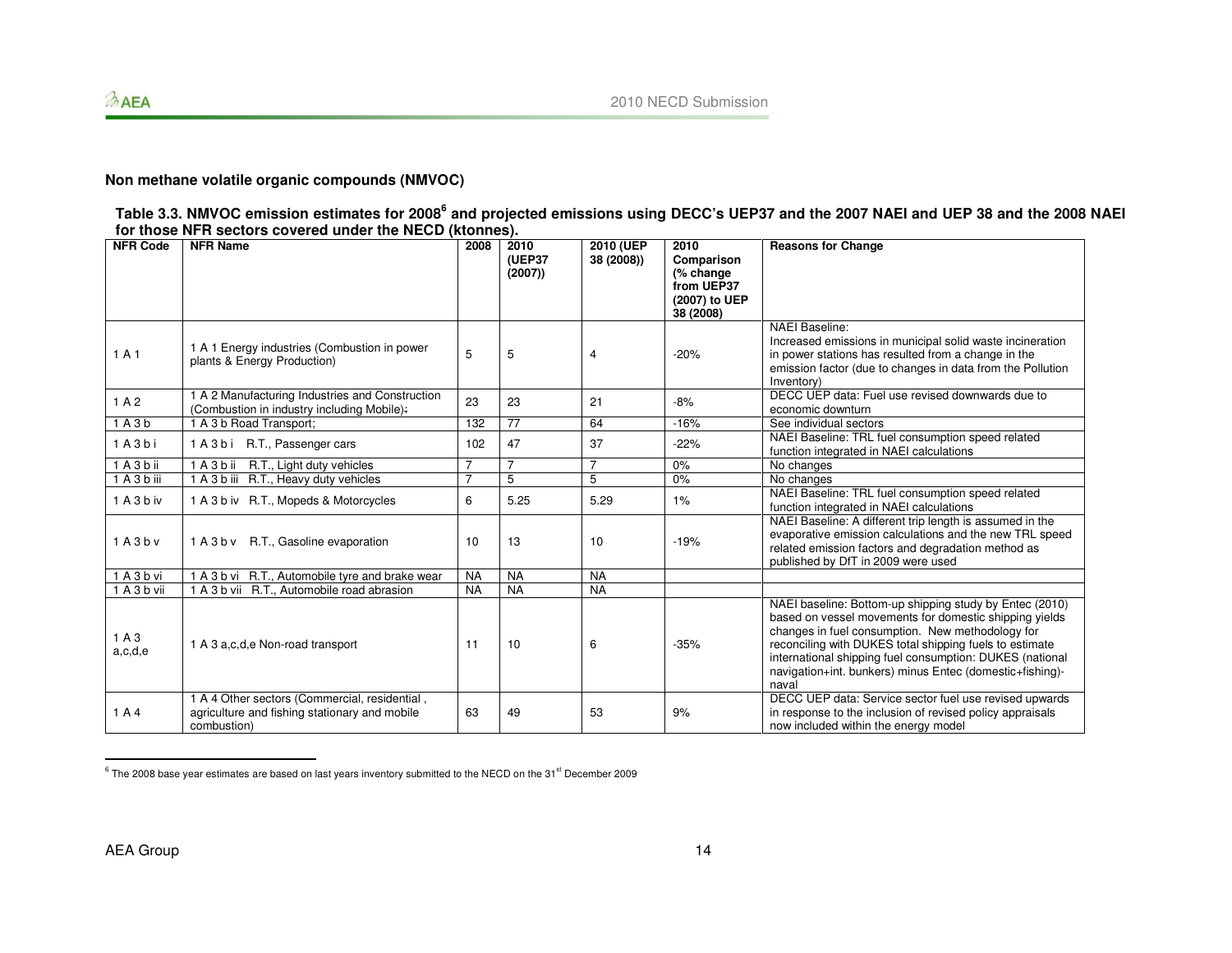

| <b>NFR Code</b>                 | <b>NFR Name</b>                                                | 2008           | 2010<br>(UEP37<br>(2007) | <b>2010 (UEP</b><br>38 (2008)) | 2010<br>Comparison<br>(% change)<br>from UEP37<br>(2007) to UEP<br>38 (2008) | <b>Reasons for Change</b>                                                                                                                                                                                                               |
|---------------------------------|----------------------------------------------------------------|----------------|--------------------------|--------------------------------|------------------------------------------------------------------------------|-----------------------------------------------------------------------------------------------------------------------------------------------------------------------------------------------------------------------------------------|
| 1A5                             | 1 A 5 Other                                                    | $\overline{2}$ | $\overline{c}$           | $\overline{2}$                 | 39%                                                                          | NAEI baseline: New activity drivers have been used to<br>rescale fuel use levels                                                                                                                                                        |
| 1B                              | 1 B Fugitive emissions (Fugitive emissions from<br>fuels);     | 186            | 170                      | 160                            | $-6%$                                                                        | DECC UEP data: Coke production and iron and steel<br>(flaring) revised down to account for plant closures due to<br>the economic downturn                                                                                               |
| $\overline{2}$                  | 2 Industrial Processes;                                        | 111            | 106                      | 109                            | 2%                                                                           | No major changes                                                                                                                                                                                                                        |
| 3                               | 3 Solvent and other product use;                               | 391            | 356                      | 336                            | $-6%$                                                                        | NAEI Baseline: Updates in ink sold and emission factors in<br>the ink printing sector, as well as updated data on solvent<br>use and recent plant closures which has led to a reduction<br>in emissions, Updates to projected Paint EFs |
| $\overline{4}$                  | 4 Agriculture:                                                 | <b>NA</b>      | <b>NA</b>                | <b>NA</b>                      |                                                                              |                                                                                                                                                                                                                                         |
| 4 B                             | 4 B Animal husbandry and manure management                     | <b>NA</b>      | <b>NA</b>                | <b>NA</b>                      |                                                                              |                                                                                                                                                                                                                                         |
| 4 B 1 a                         | 4 B 1 a Cattle Dairy                                           | <b>NA</b>      | <b>NA</b>                | <b>NA</b>                      |                                                                              |                                                                                                                                                                                                                                         |
| 4 B 1 b                         | 4 B 1 b Cattle Non-Dairy                                       | <b>NA</b>      | <b>NA</b>                | <b>NA</b>                      |                                                                              |                                                                                                                                                                                                                                         |
| 4 B 2                           | 4 B 2 Buffalo                                                  | <b>NA</b>      | <b>NA</b>                | <b>NA</b>                      |                                                                              |                                                                                                                                                                                                                                         |
| 4 B 3                           | 4 B 3 Sheep                                                    | <b>NA</b>      | <b>NA</b>                | <b>NA</b>                      |                                                                              |                                                                                                                                                                                                                                         |
| 4 B 4                           | 4 B 4 Goats                                                    | <b>NA</b>      | <b>NA</b>                | <b>NA</b>                      |                                                                              |                                                                                                                                                                                                                                         |
| 4 B 5                           | 4 B 5 Camels and Llamas                                        | <b>NA</b>      | <b>NA</b>                | <b>NA</b>                      |                                                                              |                                                                                                                                                                                                                                         |
| 4 B 6                           | 4 B 6 Horses                                                   | <b>NA</b>      | <b>NA</b>                | <b>NA</b>                      |                                                                              |                                                                                                                                                                                                                                         |
| 4B7                             | $\overline{4}$ B 7 Mules and asses                             | <b>NA</b>      | <b>NA</b>                | <b>NA</b>                      |                                                                              |                                                                                                                                                                                                                                         |
| 4 B 8                           | 4 B 8 Swine                                                    | <b>NA</b>      | <b>NA</b>                | <b>NA</b>                      |                                                                              |                                                                                                                                                                                                                                         |
| 4B9                             | 4 B 9 Poultry                                                  | <b>NA</b>      | <b>NA</b>                | <b>NA</b>                      |                                                                              |                                                                                                                                                                                                                                         |
| 4 B 13                          | 4 B 13 Other                                                   | <b>NA</b>      | <b>NA</b>                | <b>NA</b>                      |                                                                              |                                                                                                                                                                                                                                         |
| 4 D                             | 4 D Plant production and agricultural soils                    | <b>NA</b>      | <b>NA</b>                | <b>NA</b>                      |                                                                              |                                                                                                                                                                                                                                         |
| 4F.G                            | 4 F,G Field burning and other agriculture                      | <b>NA</b>      | <b>NA</b>                | <b>NA</b>                      |                                                                              |                                                                                                                                                                                                                                         |
| 6                               | 6 Waste:                                                       | 18             | 18                       | 18                             | 0%                                                                           |                                                                                                                                                                                                                                         |
| 7 A                             | 7 A Other (included in National Total for Entire<br>Territory) | <b>NA</b>      | <b>NA</b>                | <b>NA</b>                      |                                                                              |                                                                                                                                                                                                                                         |
| <b>NATIONAL</b><br><b>TOTAL</b> | National Total for the entire territory                        | 942            | 814                      | 774                            | $-5%$                                                                        |                                                                                                                                                                                                                                         |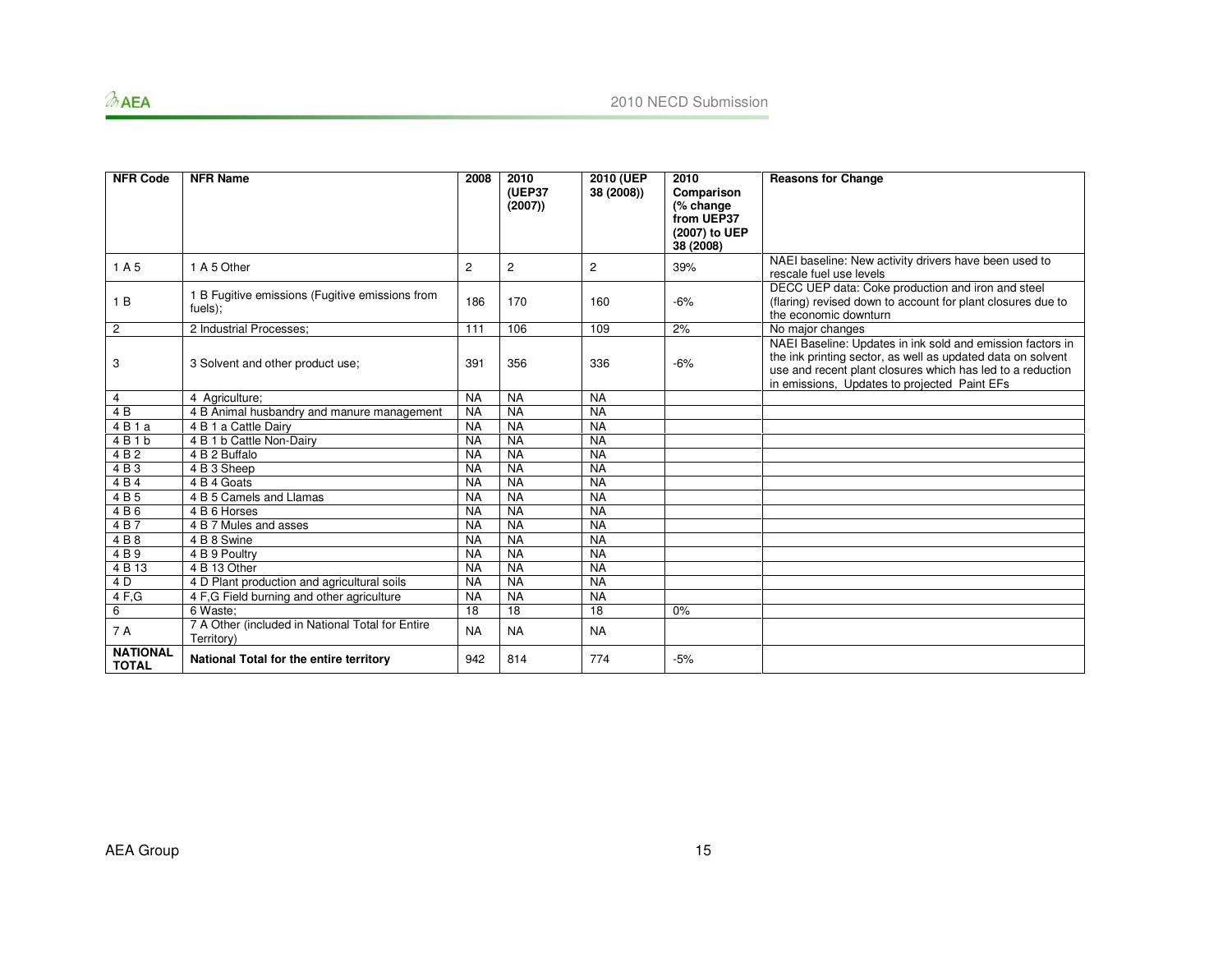

#### **Ammonia**

**Table 3.4. NH3 emission estimates for 2008<sup>7</sup>and projected emissions using DECC's UEP37 and the 2007 NAEI and UEP 38 and the 2008 NAEI for those NFR sectors covered under the NECD (ktonnes).**

| <b>NFR Code</b>     | <b>NFR Name</b>                                                                                               | 2008            | 2010<br>(UEP37<br>(2007) | 2010 (UEP<br>38 (2008)) | 2010 Comparison (%<br>change from UEP37<br>(2007) to UEP 38 (2008) | <b>Reasons for Change</b>                                                                                                                          |
|---------------------|---------------------------------------------------------------------------------------------------------------|-----------------|--------------------------|-------------------------|--------------------------------------------------------------------|----------------------------------------------------------------------------------------------------------------------------------------------------|
| 1 A 1               | 1 A 1 Energy industries (Combustion in power<br>plants & Energy Production)                                   | 1               | $\overline{1}$           |                         | 13%                                                                | No major changes                                                                                                                                   |
| 1 A 2               | 1 A 2 Manufacturing Industries and Construction<br>(Combustion in industry including Mobile):                 | 1               | $\mathbf 0$              | 0                       | $-11%$                                                             | NAEI Baseline: Updated DUKES values for wood<br>combustion in industry and the correction to the<br>coal use in non-decarbonising lime production. |
| 1A3b                | 1 A 3 b Road Transport;                                                                                       | 12              | 10                       | 10                      | 0%                                                                 |                                                                                                                                                    |
| 1A3bi               | 1 A 3 b i R.T., Passenger cars                                                                                | $\overline{12}$ | 9                        | 9                       | 0%                                                                 | No change                                                                                                                                          |
| 1A3bii              | 1 A 3 b ii R.T., Light duty vehicles                                                                          | 0               | $\Omega$                 | 0                       | 0%                                                                 | No change                                                                                                                                          |
| 1A3biii             | 1 A 3 b iii R.T., Heavy duty vehicles                                                                         | $\Omega$        | $\Omega$                 | $\Omega$                | 0%                                                                 | No change                                                                                                                                          |
| 1 A 3 b iv          | 1 A 3 b iv R.T., Mopeds & Motorcycles                                                                         | $\mathbf 0$     | $\Omega$                 | $\Omega$                | 0%                                                                 | No change                                                                                                                                          |
| $1A3b$ v            | 1 A 3 b v R.T., Gasoline evaporation                                                                          | <b>NA</b>       | <b>NA</b>                | <b>NA</b>               |                                                                    |                                                                                                                                                    |
| 1 A 3 b vi          | 1 A 3 b vi R.T., Automobile tyre and brake wear                                                               | <b>NA</b>       | <b>NA</b>                | <b>NA</b>               |                                                                    |                                                                                                                                                    |
| 1 A 3 b vii         | 1 A 3 b vii R.T., Automobile road abrasion                                                                    | <b>NA</b>       | <b>NA</b>                | <b>NA</b>               |                                                                    |                                                                                                                                                    |
| 1 A 3<br>a, c, d, e | 1 A 3 a,c,d,e Non-road transport                                                                              | <b>NA</b>       | 0                        | <b>NA</b>               |                                                                    |                                                                                                                                                    |
| 1 A 4               | 1 A 4 Other sectors (Commercial, residential,<br>agriculture and fishing stationary and mobile<br>combustion) | $\overline{2}$  | 1                        |                         | 0%                                                                 |                                                                                                                                                    |
| 1A5                 | 1 A 5 Other                                                                                                   | $\Omega$        | <b>NA</b>                | 0                       |                                                                    |                                                                                                                                                    |
| IB                  | 1 B Fugitive emissions (Fugitive emissions from<br>fuels);                                                    | $\Omega$        | $\Omega$                 | 0                       | $-12%$                                                             | No major changes                                                                                                                                   |
| $\overline{c}$      | 2 Industrial Processes:                                                                                       | 4               | 4                        | 4                       | $-1%$                                                              | No major changes                                                                                                                                   |
| 3                   | 3 Solvent and other product use;                                                                              |                 |                          |                         | 0%                                                                 | No major changes                                                                                                                                   |
| $\overline{4}$      | 4 Agriculture:                                                                                                | 248             | 484                      | 261                     | $-46%$                                                             |                                                                                                                                                    |
| $\overline{4B}$     | 4 B Animal husbandry and manure management                                                                    | <b>NA</b>       | 221                      | <b>NA</b>               |                                                                    |                                                                                                                                                    |
| 4B1a                | 4 B 1 a Cattle Dairy                                                                                          | 70              | 75                       | 75                      | 0%                                                                 | No change                                                                                                                                          |
| 4 B 1 b             | 4 B 1 b Cattle Non-Dairy                                                                                      | 62              | 59                       | 59                      | 0%                                                                 | No change                                                                                                                                          |
| 4B2                 | 4 B 2 Buffalo                                                                                                 | <b>NA</b>       | <b>NA</b>                | <b>NA</b>               |                                                                    |                                                                                                                                                    |
| $4B\overline{3}$    | 4 B 3 Sheep                                                                                                   | 11              | 12                       | 12                      | 0%                                                                 | No change                                                                                                                                          |
| 4 B 4               | 4 B 4 Goats                                                                                                   | <b>NA</b>       | <b>NA</b>                | <b>NA</b>               |                                                                    |                                                                                                                                                    |
| 4B5                 | 4 B 5 Camels and Llamas                                                                                       | <b>NA</b>       | <b>NA</b>                | <b>NA</b>               |                                                                    |                                                                                                                                                    |
| 4B6                 | 4 B 6 Horses                                                                                                  | 5               | 5                        | 5                       | 0%                                                                 | No change                                                                                                                                          |

 $7$  The 2008 base year estimates are based on last years inventory submitted to the NECD on the 31<sup>st</sup> December 2009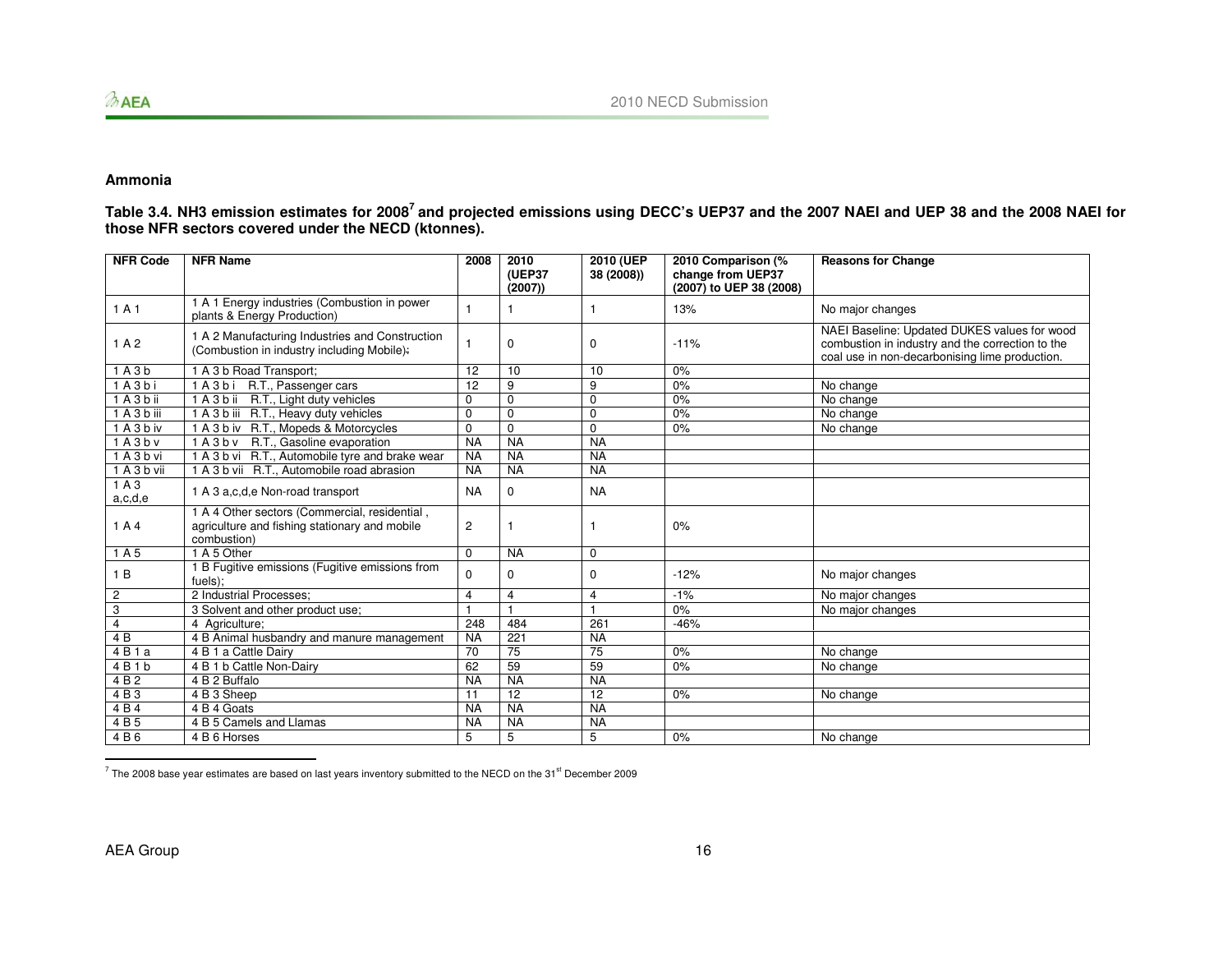| <b>NFR Code</b>                 | <b>NFR Name</b>                                                | 2008      | 2010<br>(UEP37<br>(2007) | 2010 (UEP<br>38 (2008)) | 2010 Comparison (%<br>change from UEP37<br>(2007) to UEP 38 (2008) | <b>Reasons for Change</b>                                                                     |
|---------------------------------|----------------------------------------------------------------|-----------|--------------------------|-------------------------|--------------------------------------------------------------------|-----------------------------------------------------------------------------------------------|
| 4 B 7                           | 4 B 7 Mules and asses                                          | <b>NA</b> | <b>NA</b>                | <b>NA</b>               |                                                                    |                                                                                               |
| 4 B 8                           | 4 B 8 Swine                                                    | 20        | 20                       | 20                      | 0%                                                                 | No change                                                                                     |
| 4 B 9                           | 4 B 9 Poultry                                                  | 31        | 34                       | 34                      | 0%                                                                 | No change                                                                                     |
| 4 B 13                          | 4 B 13 Other                                                   | 18        | 17                       | 18                      | 5%                                                                 | NAEI baseline: Change in baseline value from<br>2007 to 2008                                  |
| 4 D                             | 4 D Plant production and agricultural soils                    | 32        | 41                       | 38                      | -7%                                                                | No major change                                                                               |
| 4 F.G                           | 4 F.G Field burning and other agriculture                      |           |                          |                         | $0\%$                                                              | No change                                                                                     |
| h                               | 6 Waste:                                                       | 12        | -9                       | 12                      | 38%                                                                | NAEI Baseline: Updates for waste burnt and<br>capacity of chemical waste incineration plants. |
| 7 A                             | 7 A Other (included in National Total for Entire<br>Territory) | $\Omega$  |                          |                         | 7%                                                                 | No major change                                                                               |
| <b>NATIONAL</b><br><b>TOTAL</b> | National Total for the entire territory                        | 282       | 289                      | 291                     | 0%                                                                 | No major change                                                                               |

#### **Reference**

A Wagner, T Wiley, T P Murrells, N R Passant, G Thistlethwaite, Y Li, J Norris, P J Coleman, C Walker, R A Stewart, J Jackson, M Pierce (2008) UK Emission Projections of Air Quality Pollutants to 2020, AEA Technology, arwell , Oxfordshire,

http://www.airquality.co.uk/reports/cat07/1011100847\_2007\_Emission\_Projections\_Report\_June09\_v1.pdf

DECC (2009) UK LOW CARBON TRANSITION PLAN EMISSIONS PROJECTIONS, DECC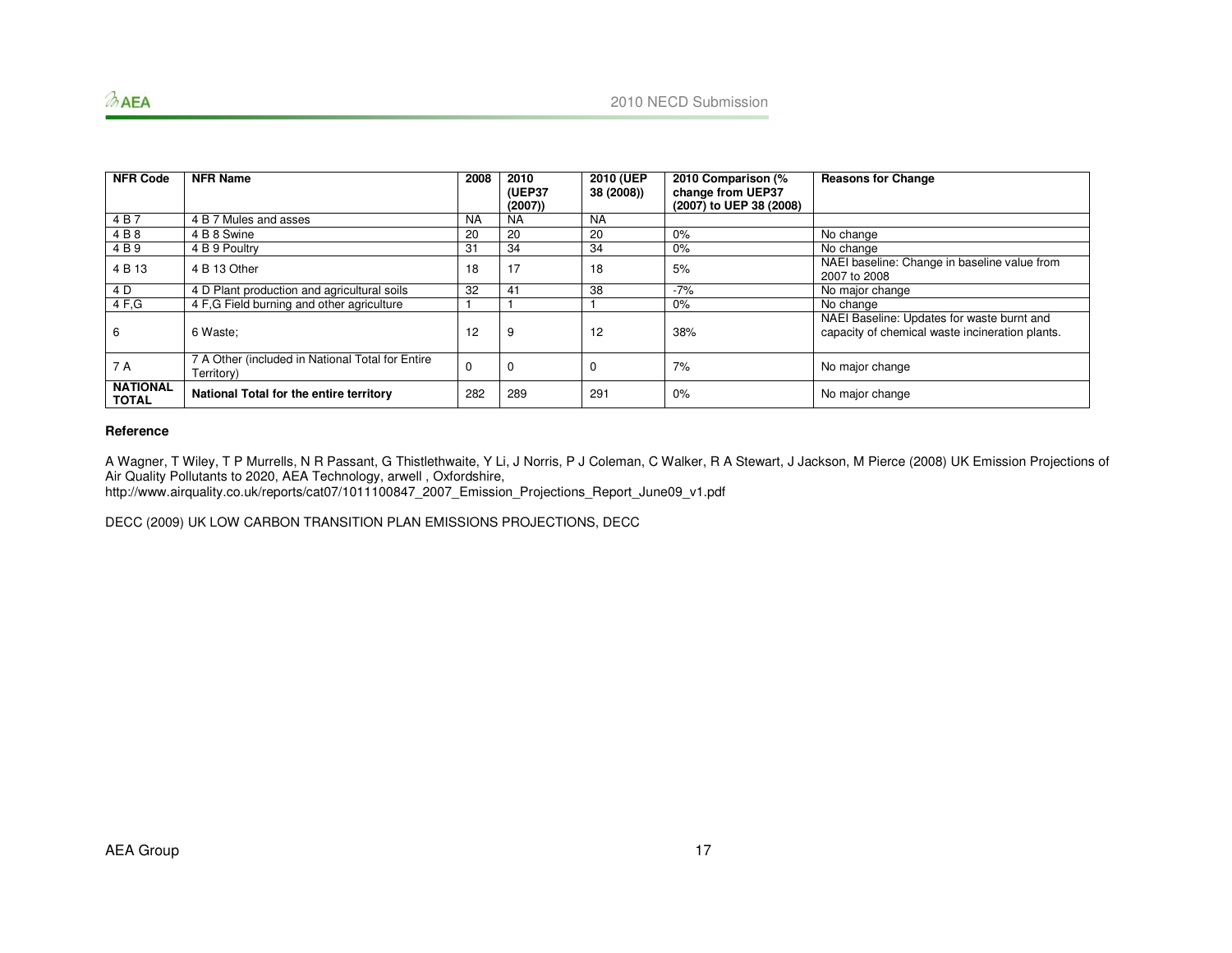**Appendix**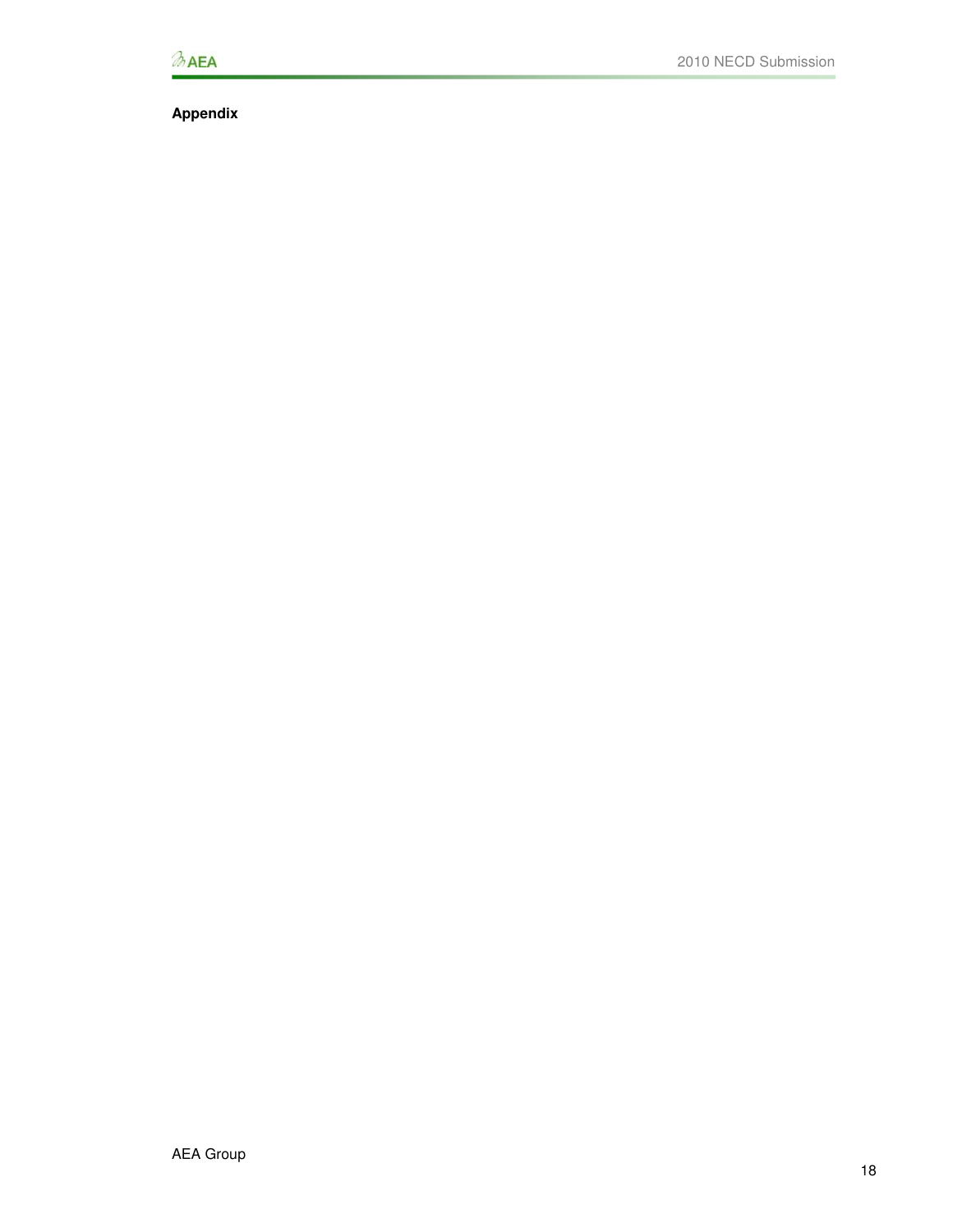# **Table A1: Main changes in the DECC Energy Forecasts UEP37 and UEP38**

| <b>Section</b>                                             | <b>UEP 37</b>                                                                                                                                                                                                                                                               | <b>Updated Carbon Projections Paper (UEP38)</b>                                                                                                                                                                               | <b>Changes</b>                                                                       |
|------------------------------------------------------------|-----------------------------------------------------------------------------------------------------------------------------------------------------------------------------------------------------------------------------------------------------------------------------|-------------------------------------------------------------------------------------------------------------------------------------------------------------------------------------------------------------------------------|--------------------------------------------------------------------------------------|
| <b>General Assumptions</b>                                 |                                                                                                                                                                                                                                                                             |                                                                                                                                                                                                                               |                                                                                      |
| Policies                                                   | The April 2009 projections included re-<br>estimates of carbon savings from existing<br>policies. It also included an initial<br>assessment of the possible impact of the<br>policies set out in the consultation on the<br>UK renewable energy strategy.                   | Latest projections are based on revised estimates<br>of the impact of the full package of proposals and<br>policies set out in the UK Low Carbon Transition<br>Plan.                                                          |                                                                                      |
| Fossil Fuel Scenario                                       | April 2009 projections were based on the<br>same fossil fuel projections as November<br>2008 (UEP32).                                                                                                                                                                       | Revised set of fossil fuel price assumptions.                                                                                                                                                                                 |                                                                                      |
| Projections                                                | Project out to 2025; covers the Carbon<br>budget period on year by year basis                                                                                                                                                                                               | Projections present emissions in the three carbon<br>budgets 2008-12, 2013-2017, 2018-2022                                                                                                                                    |                                                                                      |
| <b>Baseline Projections and</b><br>revised key assumptions |                                                                                                                                                                                                                                                                             |                                                                                                                                                                                                                               |                                                                                      |
| Units                                                      | Presented in Carbon dioxide                                                                                                                                                                                                                                                 | Presented in Carbon dioxide                                                                                                                                                                                                   |                                                                                      |
| Oil Prices \$/bbl (2008 prices)<br>2020                    | Low price of \$45/bbl, high price \$95/bbl<br>and high-high price of \$150/bbl central<br>price £70/bbl in 2020 - consistent with the<br><b>Energy Group Market Analysts</b>                                                                                                | New fossil fuel prices published in May 2009<br>reflect changes over the last year in global oil<br>markets.<br>Low price of \$46/bbl, high price \$97/bbl and high-<br>high price of \$153/bbl central price £72/bbl in 2020 | Updated oil price assumptions are higher than those in<br>previous UEP37             |
| Economic Growth                                            | Growth assumptions up to 2011are those<br>published by HM Treasury in Budget<br>2009. Longer term assumptions are based<br>on internal modelling assumptions but<br>broadly consistent with HMT's latest<br>assessment of economic prospects, as set<br>out in Budget 2009. | SAME AS UEP 37                                                                                                                                                                                                                | Growth Assumptions remain unchanged from the<br>projections published in April 2009. |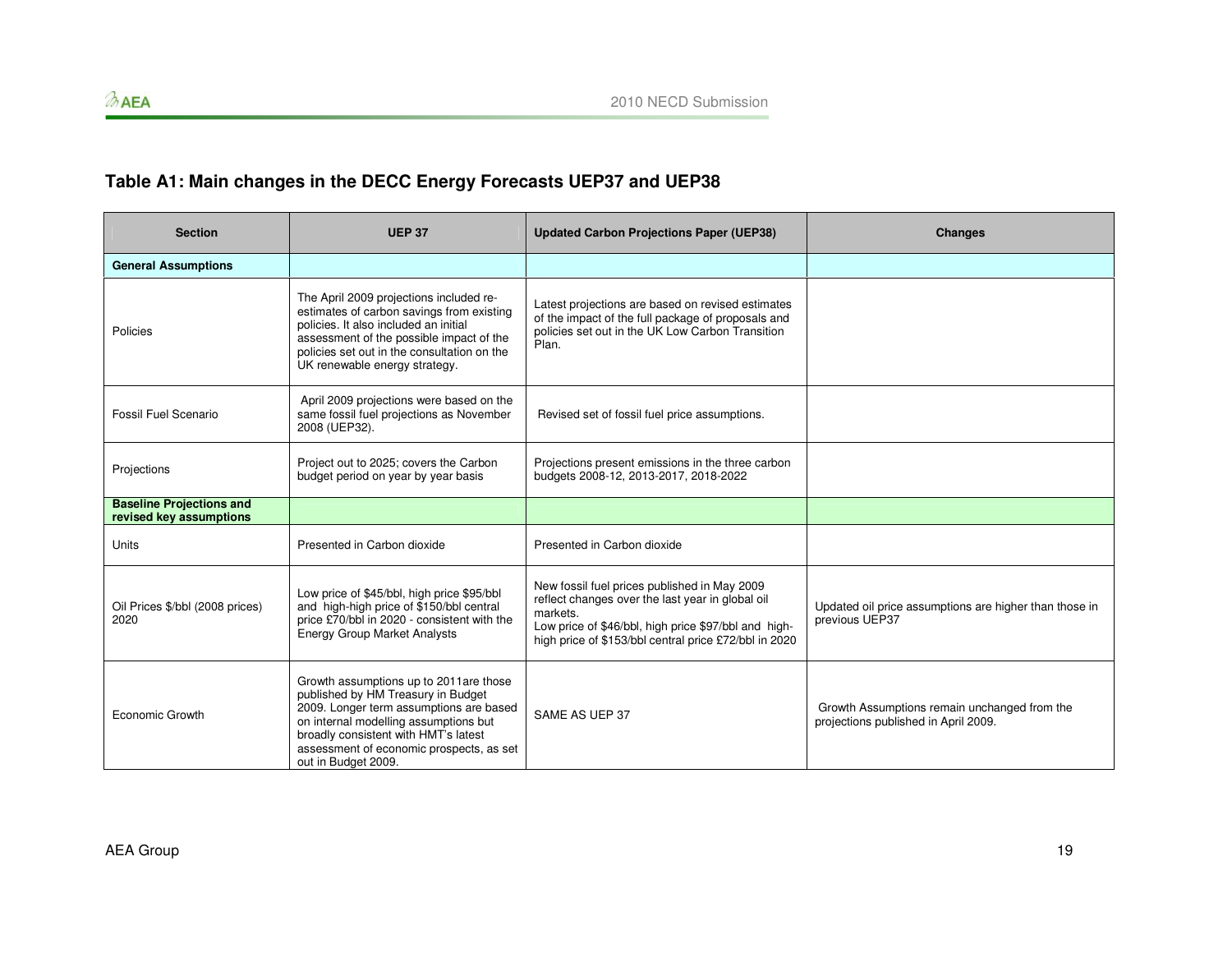| <b>Section</b>                                                                               | <b>UEP 37</b>                                                                                                  | <b>Updated Carbon Projections Paper (UEP38)</b>                                                                                                                                                                                                 | <b>Changes</b>                                                                                                                                                                                                             |
|----------------------------------------------------------------------------------------------|----------------------------------------------------------------------------------------------------------------|-------------------------------------------------------------------------------------------------------------------------------------------------------------------------------------------------------------------------------------------------|----------------------------------------------------------------------------------------------------------------------------------------------------------------------------------------------------------------------------|
|                                                                                              |                                                                                                                |                                                                                                                                                                                                                                                 |                                                                                                                                                                                                                            |
| Population                                                                                   |                                                                                                                | Reflect updated figures published for England by<br>Department for Communities & Local Government<br>in March 2009 combined with the latest available<br>from the Devolved Administrations of Scotland,<br>Wales and Northern Ireland           |                                                                                                                                                                                                                            |
| EU ETS                                                                                       | Revision to carbon price assumptions from<br>€25 to €34/tonne of CO2 in 2020 (2005<br>prices)                  | Carbon price assumed by DECC $\epsilon$ per tonne CO2<br>2010:<br>Low prices: 17, central prices 20, high prices 25<br>2015:<br>Low prices: 18, central prices 32, high prices 40<br>2020:<br>Low prices: 25, central prices 34, high prices 43 | Have assumed UEP37 used same carbon price as<br>UEP32                                                                                                                                                                      |
| Headline UK emissions carbon<br>dioxide projections                                          | April 2009 central assumption (MTCO2e):<br>$1990 - 776$ , 2007 - 633, 2010 - 601,<br>$2015 - 556$ , 2020 - 508 | July 2009 central assumption<br>assumption (MTCO2e):<br>$1990 - 776$ , 2007 - 611, 2010 - 594,<br>$2015 - 544$ , $2020 - 596$                                                                                                                   | Reduction in UK emissions in 2020 compared to<br>UEP37, differences arise from revisions to fuel prices,<br>re-estimation of existing policy savings, addition of<br>further policy savings and number of other revisions, |
| <b>Net UK Carbon Account</b><br><b>Traded and Non-Traded</b><br><b>Emissions Projections</b> |                                                                                                                |                                                                                                                                                                                                                                                 |                                                                                                                                                                                                                            |
| Net UK Carbon Account Traded<br>and Non-Traded Emissions<br>Projections                      | Based on 2006 inventory                                                                                        | Updated projections include changes to fossil fuel<br>prices, revised non-carbon dioxide GHG<br>projections, revised modelling on car ownership<br>and CHP projections and refined estimates of the<br>impact on some existing Climate Change   | Overall the projections are lower in all budget periods<br>by 35MTCO2 in the first, 57 MTC02 in the second and<br>63 MTC02 in the third.<br>Inventory change provides significantly lower projected                        |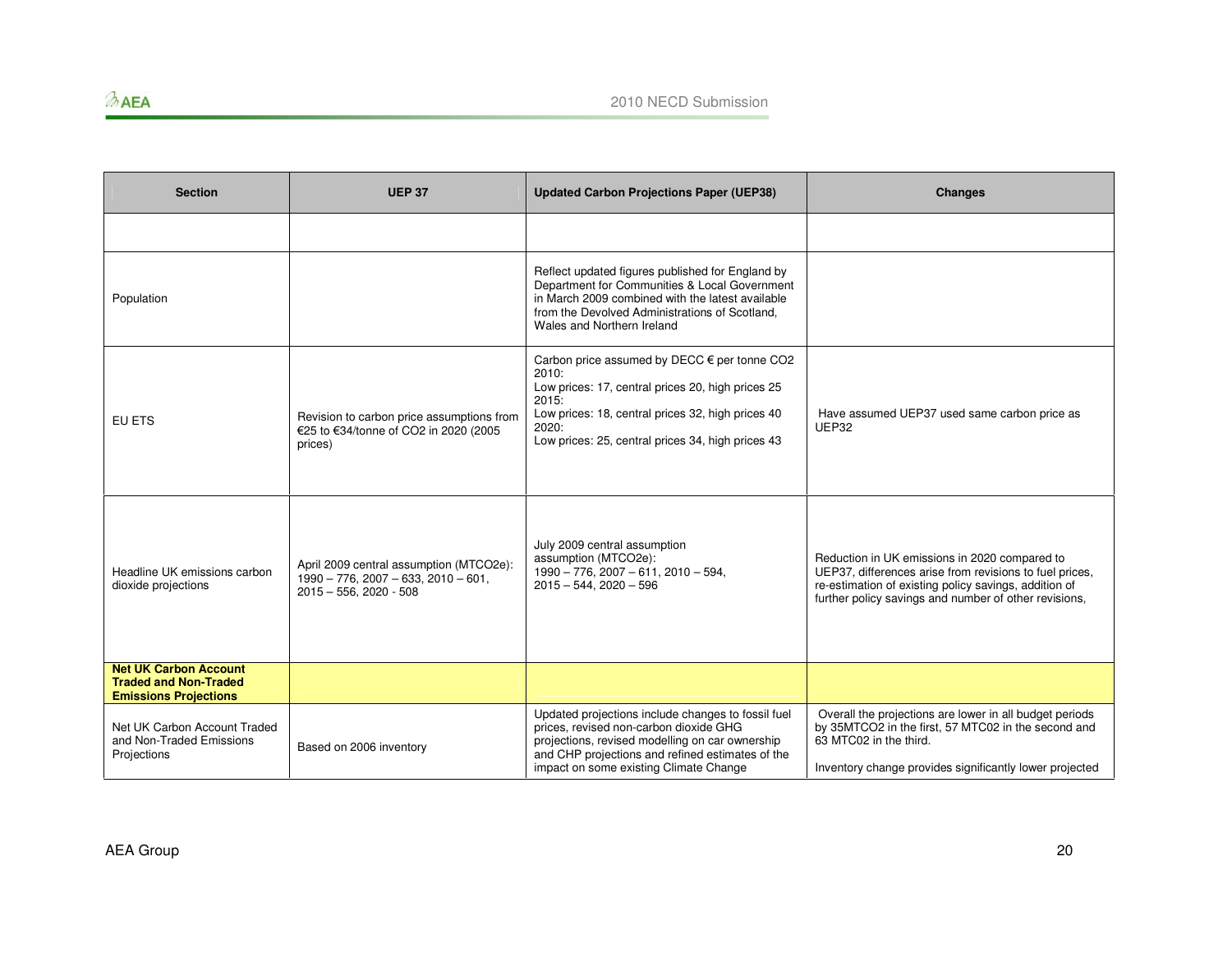| <b>Section</b>                                                                                                   | <b>UEP 37</b>                                                                                                                                                                                                                                                                                                                                                                                                                                                   | <b>Updated Carbon Projections Paper (UEP38)</b>                                                                                                                                                                                                                                                                                                                                                                                                                                                                                                                                                                                                                                                                                                                 | <b>Changes</b>                                                                                                                                                                                                                                                                         |
|------------------------------------------------------------------------------------------------------------------|-----------------------------------------------------------------------------------------------------------------------------------------------------------------------------------------------------------------------------------------------------------------------------------------------------------------------------------------------------------------------------------------------------------------------------------------------------------------|-----------------------------------------------------------------------------------------------------------------------------------------------------------------------------------------------------------------------------------------------------------------------------------------------------------------------------------------------------------------------------------------------------------------------------------------------------------------------------------------------------------------------------------------------------------------------------------------------------------------------------------------------------------------------------------------------------------------------------------------------------------------|----------------------------------------------------------------------------------------------------------------------------------------------------------------------------------------------------------------------------------------------------------------------------------------|
|                                                                                                                  |                                                                                                                                                                                                                                                                                                                                                                                                                                                                 | Programme Policy and estimated savings from the<br>proposed Renewable Energy Strategy.<br>Projections have been re-based to 2007 inventory                                                                                                                                                                                                                                                                                                                                                                                                                                                                                                                                                                                                                      | emissions of methane CH4 gas from transport, together<br>with small increases in emissions of CH4 and N2O from<br>agriculture due to changes in carbon emission factors<br>and methodology.                                                                                            |
| <b>Climate Change Mitigation</b><br>Policies included in the<br>emissions projections                            |                                                                                                                                                                                                                                                                                                                                                                                                                                                                 |                                                                                                                                                                                                                                                                                                                                                                                                                                                                                                                                                                                                                                                                                                                                                                 |                                                                                                                                                                                                                                                                                        |
| Policies included in the<br>emissions projections<br>announced in CCP 2000 and<br>2006, and more recent policies | <b>Residential Sector:</b><br>EEC 1 and 2<br><b>Building Regulations</b><br>Warm Front and fuel poverty programmes<br>Business/Public Sector:<br><b>Building Regulations</b><br><b>Carbon Trust Measures</b><br><b>Climate Change Agreements</b><br>Revolving loan<br>Industry:<br><b>Building Regulations</b><br>Carbon Trust Measures<br>Energy Industry<br>Renewables Obligation<br>Transport:<br>RTFO savings (5% volume)<br><b>EU Voluntary Agreements</b> | <b>Additional Policies</b><br><b>Residential Sector:</b><br>Domestic Energy Efficiency package<br>Zero Carbon Homes<br><b>CERT</b> uplift<br>Better Billing and Metering<br><b>Product Policy</b><br>Community Energy Saving Prog.<br>Renewable Heat Incentive<br>Business/Public Sector:<br><b>Carbon Reduction Commitment</b><br><b>Energy Performance of Buildings Directive</b><br><b>Product Policy</b><br><b>Smart Meters for SMEs</b><br>Loans for SMEs<br>Loans to public sector<br>Renewable Heat Incentive (business, public and<br>industry)<br>Energy Industry<br>CCS demonstration plant<br>Renewable Energy Strategy<br>Transport:<br>EU new car average fuel efficiency standards<br>Low carbon emission buses<br>SAFED training for bus drivers | Since April 2009 estimated savings attributed to<br>various policies have been revised. Policies are split by<br>traded and non-traded.<br>The July 2009 projections include existing policies in the<br>baseline and the additional policies in the UK Low<br>Carbon Transition Plan. |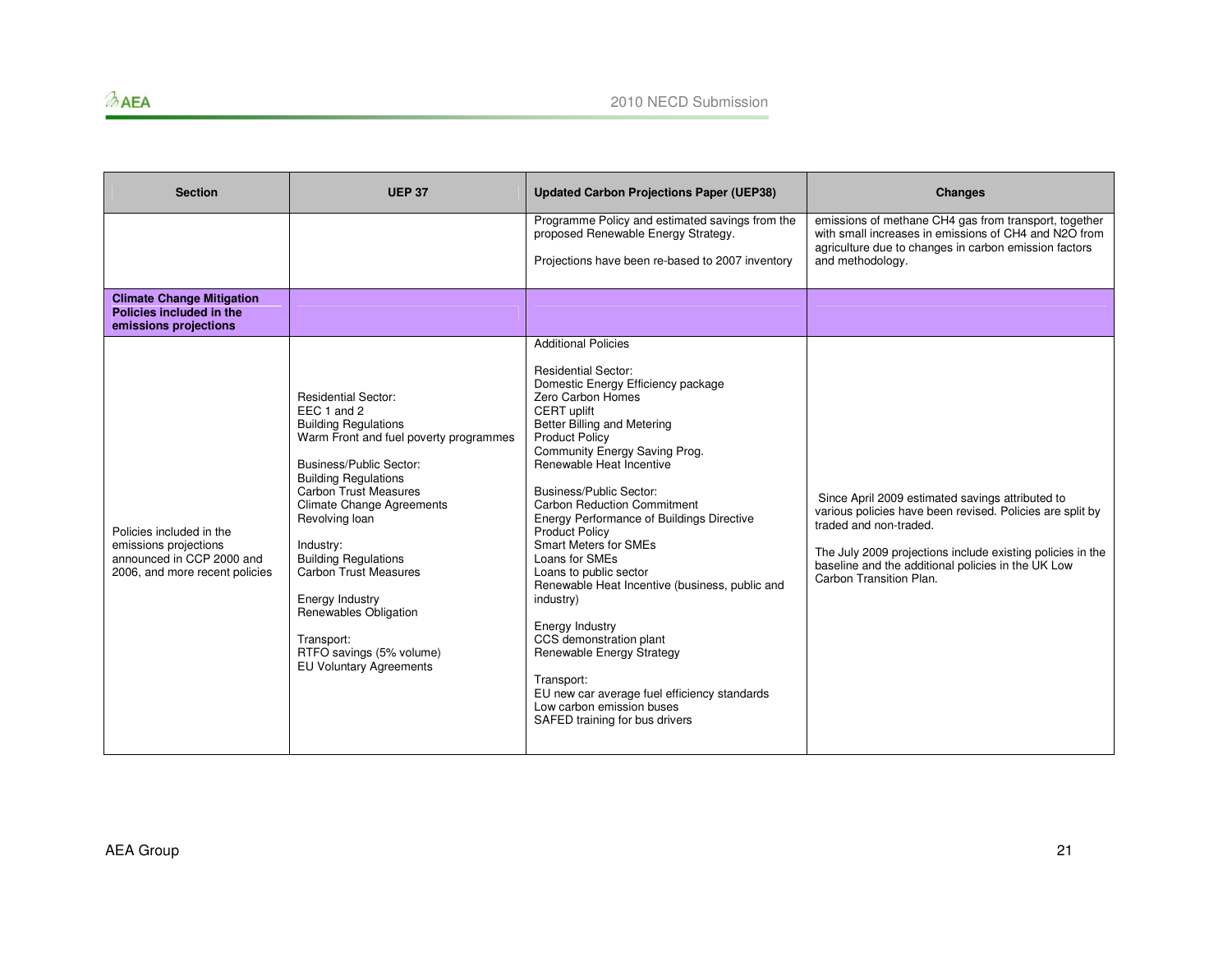| <b>Section</b>                                                                                                                  | <b>UEP 37</b> | <b>Updated Carbon Projections Paper (UEP38)</b>                                                                                                                                                                                                                                                                                                                                                                                                                                                        | <b>Changes</b>                                                                                                                                                                                                       |
|---------------------------------------------------------------------------------------------------------------------------------|---------------|--------------------------------------------------------------------------------------------------------------------------------------------------------------------------------------------------------------------------------------------------------------------------------------------------------------------------------------------------------------------------------------------------------------------------------------------------------------------------------------------------------|----------------------------------------------------------------------------------------------------------------------------------------------------------------------------------------------------------------------|
| <b>Final Energy Demand Results</b>                                                                                              |               |                                                                                                                                                                                                                                                                                                                                                                                                                                                                                                        |                                                                                                                                                                                                                      |
| Energy demanded by final user<br>updated projection with central<br>fossil fuel prices and central<br>policy and central growth |               | Total final energy demand is projected to fall by 8<br>percent from 155 million tonnes of oil equivalent in<br>2007 to 145 Mtoe in 2020.                                                                                                                                                                                                                                                                                                                                                               | The largest contributions are from gas and petroleum<br>which fall by 9 Mtoe and 8 Mtoe respectively.<br>Renewable final energy demand increases from 1 Mtoe<br>to 11 Mtoe, about one third is from transport fuels. |
| Trends per sector                                                                                                               |               | Domestic sector is projected to decrease by 19%<br>between 2007 and 2020. Driven by energy<br>efficiency measures<br>Declining trend in industrial demand is accelerated<br>by economic recession with demand projected to<br>fall by 15% between 2007 and 2010<br>Transport fuel is projected to increase from 2010<br>after a slight fall following high prices and<br>economic recession.                                                                                                           |                                                                                                                                                                                                                      |
| <b>Electricity Generation</b>                                                                                                   |               |                                                                                                                                                                                                                                                                                                                                                                                                                                                                                                        |                                                                                                                                                                                                                      |
| Key Power Station Assumptions                                                                                                   |               | Renewables Energy Strategy delivers higher level<br>of electricity supply by 2020, equivalent to 37% of<br>major power producers power supply and around<br>30% of total electricity supply.<br>Assumed four CCS demonstrations plants proceed<br>as part of a larger overall increase in new coal<br>.Assumed proven in 2020 and all convert within 5<br>years.<br>An assumption that one new nuclear station of<br>around 1.6GW is operating in 2020, and then there<br>will be a new one each year. |                                                                                                                                                                                                                      |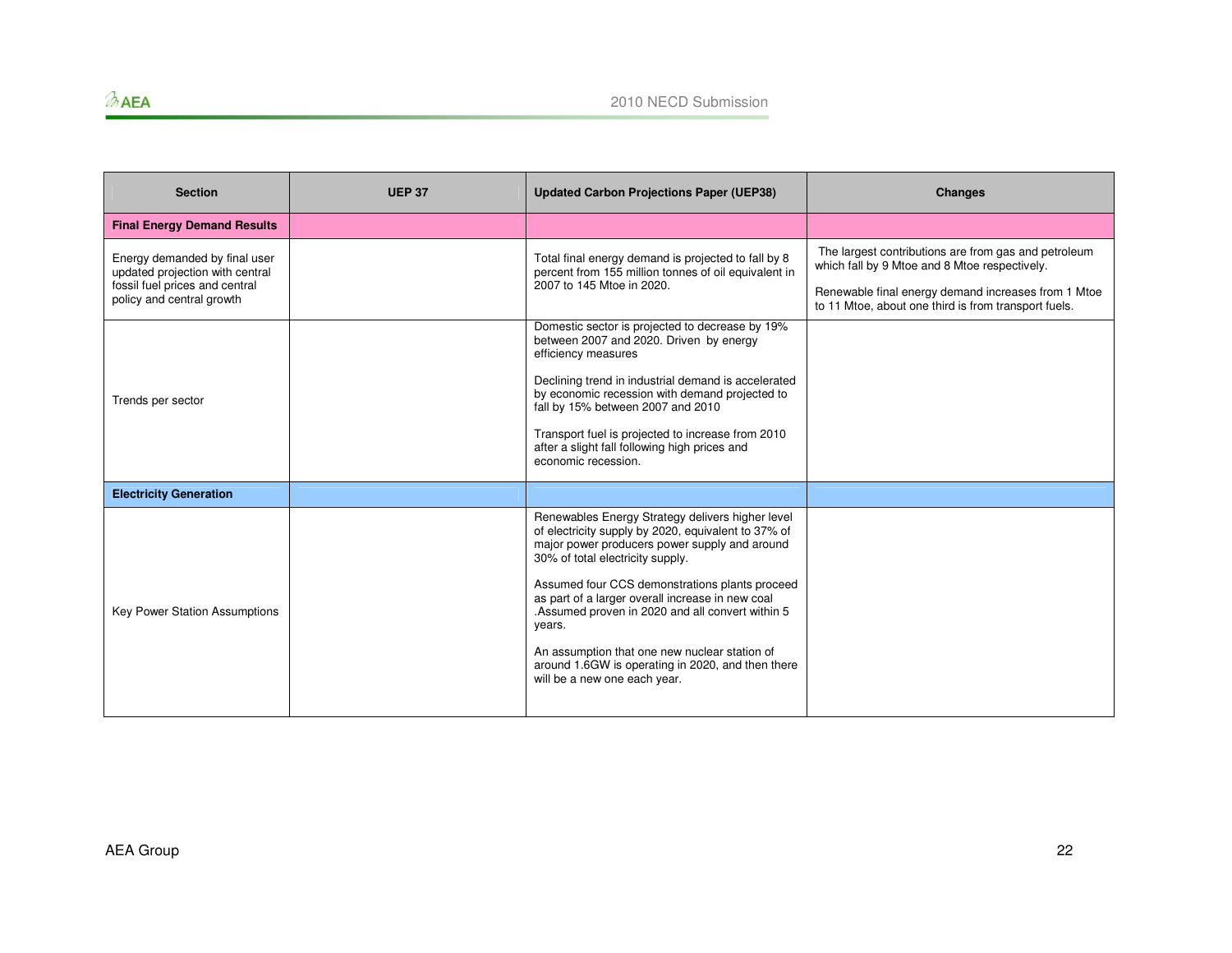| <b>Section</b>                      | <b>UEP 37</b> | <b>Updated Carbon Projections Paper (UEP38)</b>                                                                                                                                                                                                                                                                             | <b>Changes</b> |
|-------------------------------------|---------------|-----------------------------------------------------------------------------------------------------------------------------------------------------------------------------------------------------------------------------------------------------------------------------------------------------------------------------|----------------|
| <b>Electricity Supply by Source</b> |               | The projections reflect an initial increase in CCGT<br>capacity, followed by an increase in renewables<br>New CCS (and non CCS) coal with CCGT provide<br>the flexibility to meet increases in demand due to<br>the larger proportion of intermittent capacity.                                                             |                |
| Grid                                |               | The demand on the grid falls due to the recession,<br>there is not a full recovery due to the downward<br>pressure from measures, a significant increase in<br>the generation of electricity from new CHP plants<br>and the high projected level of electricity prices in<br>the long term,                                 |                |
| Coal generation                     |               | The combination of fossil fuel prices and carbon<br>prices results in coal having a competitive position<br>against gas, the share of coal remains steady but<br>gas falls.                                                                                                                                                 |                |
| <b>Gas Generation</b>               |               | In the longer term lower amounts of electricity from<br>gas, partially due to the significant increase in<br>generation from new gas CHP plants.<br>Gas retains a third of capacity in 2020 despite only<br>being less than a quarter of generation - this is to<br>be a back up due to the intermittency of<br>renewables. |                |